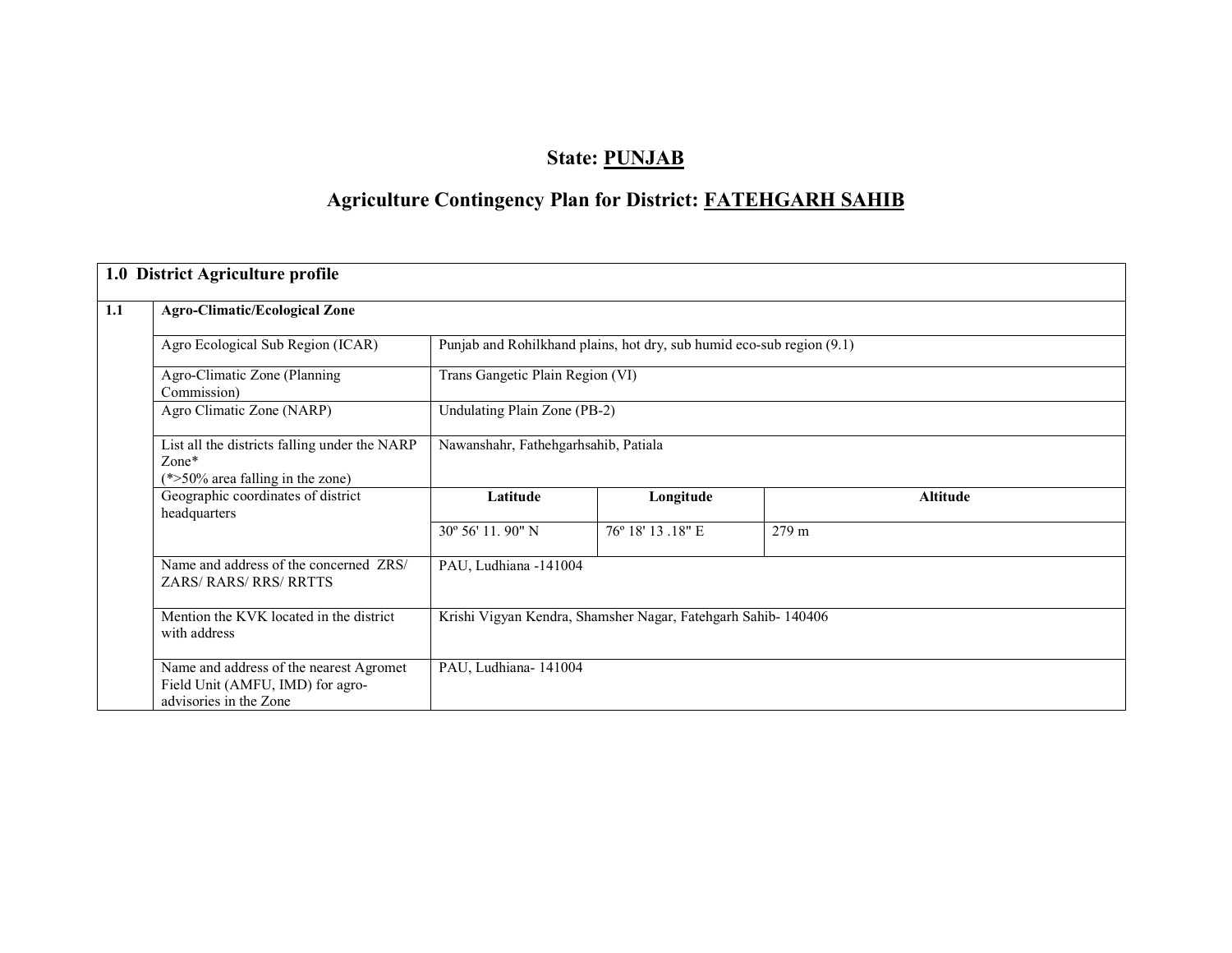| 1.2 | Rainfall                      | Normal RF(mm) | <b>Normal Rainy days</b><br>(number) | <b>Normal Onset</b><br>(specify week and<br>month) | <b>Normal Cessation</b><br>(specify week and month) |
|-----|-------------------------------|---------------|--------------------------------------|----------------------------------------------------|-----------------------------------------------------|
|     | SW monsoon (June-September):  | 416.4         | 25                                   | $1st$ week of July                                 | $2nd$ week of Sept                                  |
|     | NE Monsoon(October-December): | 9.6           |                                      | 1 <sup>st</sup> week of October                    | $2nd$ week of December                              |
|     | Winter (January-February)     | 46.5          |                                      |                                                    |                                                     |
|     | Summer (March-May)            | 16.9          |                                      |                                                    |                                                     |
|     | Annual                        | 489.4         | 37                                   |                                                    |                                                     |
|     |                               |               |                                      |                                                    |                                                     |

| 1.3 | Land use         | Geographical | Cultivable | Forest | Land under       | Permanent | Cultivable | Land   | Barren and   | Current | Other   |
|-----|------------------|--------------|------------|--------|------------------|-----------|------------|--------|--------------|---------|---------|
|     | pattern of the   | area         | area       | area   | non-             | pastures  | wasteland  | under  | uncultivable | fallows | fallows |
|     | district (latest |              |            |        | agricultural use |           |            | Misc.  | land         |         |         |
|     | statistics)      |              |            |        |                  |           |            | tree   |              |         |         |
|     |                  |              |            |        |                  |           |            | crops  |              |         |         |
|     |                  |              |            |        |                  |           |            | and    |              |         |         |
|     |                  |              |            |        |                  |           |            | groves |              |         |         |
|     | Area $('000 ha)$ | 14.8         | 102.0      | 2.0    | 11.3             | 0.007     |            |        | 0.24         | 0.04    |         |
|     |                  |              |            |        |                  |           |            |        |              |         |         |

| 1.4 | Major Soils (common names like red<br>Area $(900 \text{ ha})$ |      | Percent (%) of total Geographical area |
|-----|---------------------------------------------------------------|------|----------------------------------------|
|     | sandy loam deep soils (etc.,) $*$                             |      |                                        |
|     | Fine loamy soils                                              | 62.8 | -55                                    |
|     | Coarse loamy and fine loamy soils                             | 45.6 | -40                                    |
|     | Coarse loamy soils                                            | 57   |                                        |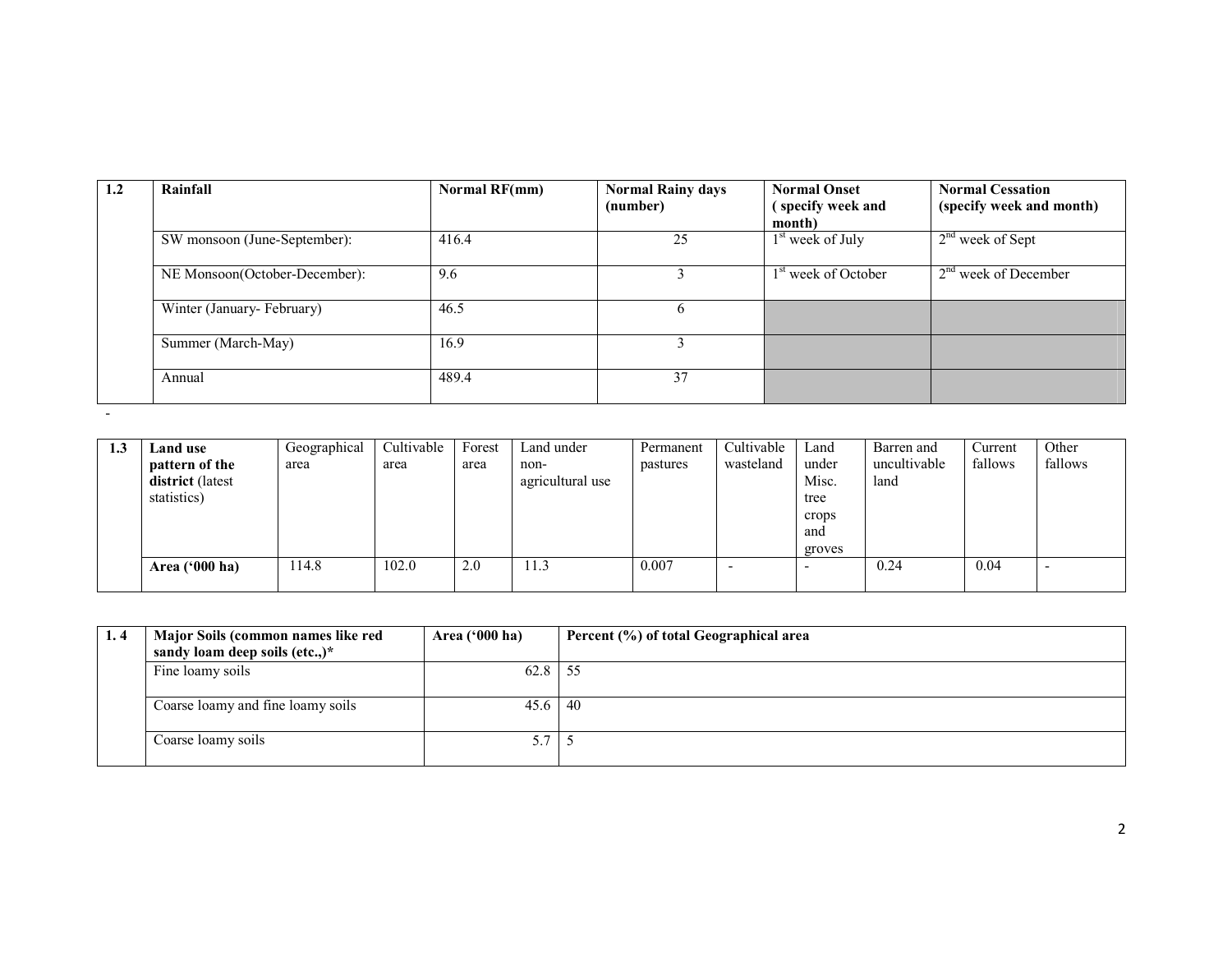| -1.3 | <b>Agricultural land use</b> | Area $('000 ha)$ | Cropping intensity % |
|------|------------------------------|------------------|----------------------|
|      | Net sown area                | 102.0            | 187                  |
|      | Area sown more than once     | 89.1             |                      |
|      | Gross cropped area           | 191.1            |                      |

| 1.6 | Irrigation                                                                                            | Area ('000 ha)            |                |                                                                                                   |  |  |  |  |
|-----|-------------------------------------------------------------------------------------------------------|---------------------------|----------------|---------------------------------------------------------------------------------------------------|--|--|--|--|
|     | Net irrigated area                                                                                    | 102.0                     |                |                                                                                                   |  |  |  |  |
|     | Gross irrigated area                                                                                  | 191.0                     |                |                                                                                                   |  |  |  |  |
|     | Rainfed area                                                                                          |                           |                |                                                                                                   |  |  |  |  |
|     | <b>Sources of Irrigation</b>                                                                          | Number                    | Area ('000 ha) | Percentage of total irrigated area                                                                |  |  |  |  |
|     | Canals                                                                                                |                           | 0.4            | 0.4                                                                                               |  |  |  |  |
|     | Tanks                                                                                                 | ÷,                        | ٠              |                                                                                                   |  |  |  |  |
|     | Open wells                                                                                            |                           | ۳              |                                                                                                   |  |  |  |  |
|     | Bore wells/Tube wells                                                                                 | 29069                     | 102.2          | 99.6                                                                                              |  |  |  |  |
|     | Lift irrigation schemes                                                                               |                           |                |                                                                                                   |  |  |  |  |
|     | Micro-irrigation                                                                                      |                           | ۳              |                                                                                                   |  |  |  |  |
|     | Other sources (please specify)                                                                        |                           |                |                                                                                                   |  |  |  |  |
|     | Total Irrigated Area                                                                                  |                           | 102.6          |                                                                                                   |  |  |  |  |
|     | Pump sets                                                                                             |                           |                |                                                                                                   |  |  |  |  |
|     | No. of Tractors                                                                                       |                           |                |                                                                                                   |  |  |  |  |
|     | Groundwater availability and use* (Data<br>source: State/Central Ground water<br>Department /Board)   | No. of blocks/<br>Tehsils | $(\%)$ area    | Quality of water (specify the problem<br>such as high levels of arsenic, fluoride,<br>saline etc) |  |  |  |  |
|     | Over exploited                                                                                        | 5                         | 100            | Fit to unfit water with respect to RSC.<br>No problem of salinity or F in water                   |  |  |  |  |
|     | Critical                                                                                              | $\overline{\phantom{a}}$  |                |                                                                                                   |  |  |  |  |
|     | Semi-critical                                                                                         | ٠                         |                |                                                                                                   |  |  |  |  |
|     | Safe                                                                                                  | ÷,                        |                |                                                                                                   |  |  |  |  |
|     | Wastewater availability and use                                                                       | $\overline{\phantom{a}}$  |                |                                                                                                   |  |  |  |  |
|     | Ground water quality                                                                                  | ÷,                        |                |                                                                                                   |  |  |  |  |
|     | *over-exploited: groundwater utilization > 100%; critical: 90-100%; semi-critical: 70-90%; safe: <70% |                           |                |                                                                                                   |  |  |  |  |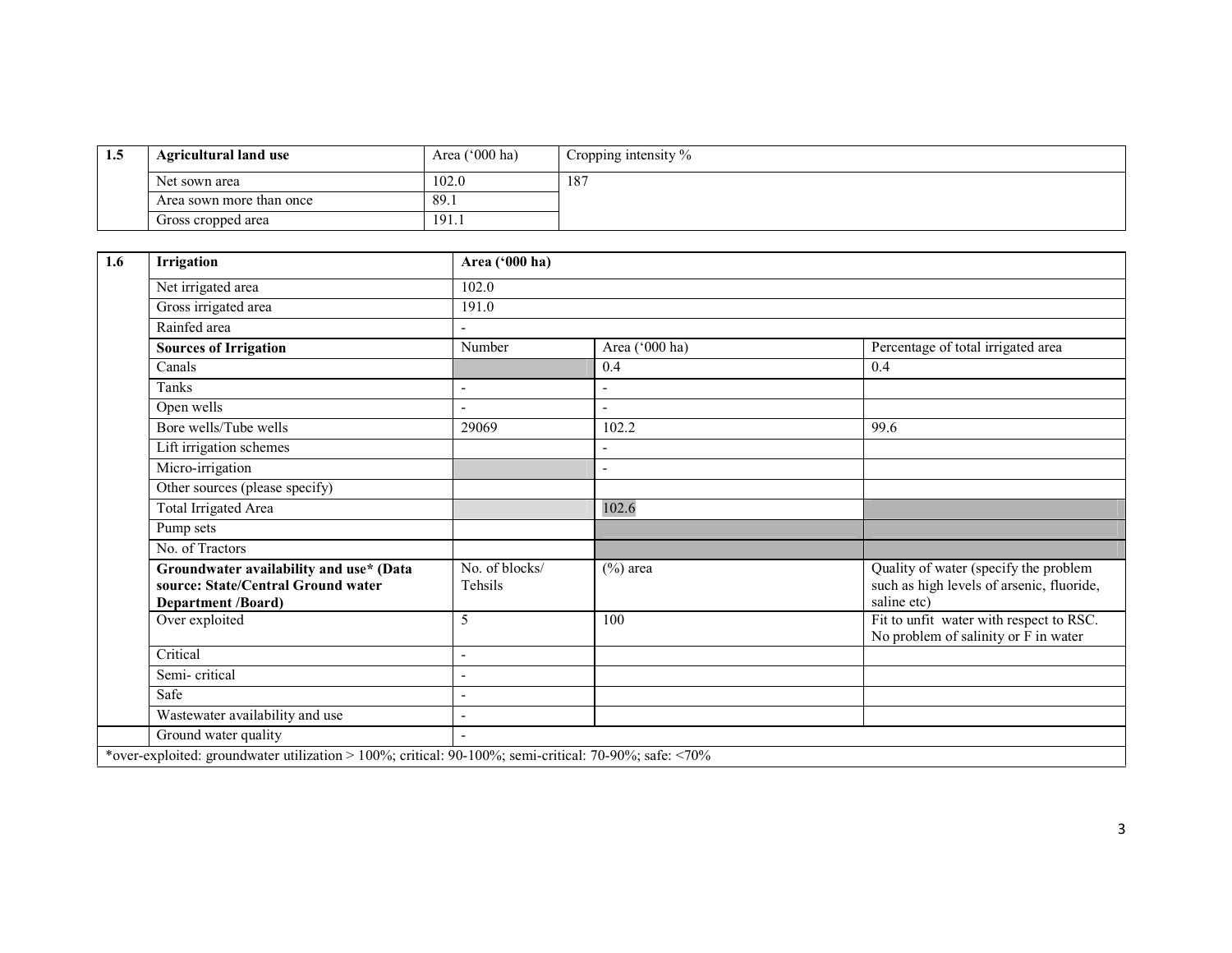| 1.7 | Area under major field crops & horticulture (as per latest figures) (Specify year eg., 2008-09) |  |  |  |
|-----|-------------------------------------------------------------------------------------------------|--|--|--|
|-----|-------------------------------------------------------------------------------------------------|--|--|--|

| 1.7 | Major field crops<br>cultivated | Area ('000 ha)           |                          |                          |                          |                          |                          |               |                    |  |
|-----|---------------------------------|--------------------------|--------------------------|--------------------------|--------------------------|--------------------------|--------------------------|---------------|--------------------|--|
|     |                                 |                          | <b>Kharif</b>            |                          |                          | Rabi                     |                          |               |                    |  |
|     |                                 | Irrigated                | Rainfed                  | <b>Total</b>             | Irrigated                | <b>Rainfed</b>           | <b>Total</b>             | <b>Summer</b> | <b>Grand</b> total |  |
|     | Rice                            | 85                       | $\overline{\phantom{a}}$ | 85                       | $\overline{\phantom{a}}$ |                          | ٠                        | -             | 85                 |  |
|     | Maize                           | 0.3                      | $\overline{\phantom{a}}$ | 0.3                      | $\overline{\phantom{a}}$ | $\overline{\phantom{a}}$ | ٠                        | ۰             | 0.3                |  |
|     | Oilseeds (Sunflower)            | 5.0                      | $\overline{\phantom{a}}$ | 5.0                      | $\overline{\phantom{a}}$ | -                        | $\overline{\phantom{0}}$ | ۰             | 5.0                |  |
|     | Wheat                           | $\overline{\phantom{a}}$ | $\overline{\phantom{a}}$ | $\overline{\phantom{a}}$ | 84.0                     | $\overline{\phantom{a}}$ | $\overline{\phantom{0}}$ | ۰             | 84.0               |  |
|     | Oilseed                         | $\overline{\phantom{a}}$ | $\overline{\phantom{a}}$ | $\overline{\phantom{a}}$ | 10.0                     | $\overline{\phantom{a}}$ | $\overline{\phantom{0}}$ | ۰             | 10.0               |  |
|     | Sugarcane                       | 2.0                      | $\overline{\phantom{a}}$ | $\overline{\phantom{a}}$ | 2.0                      | $\overline{\phantom{a}}$ | $\overline{\phantom{0}}$ | ۰             | 2.0                |  |

| Horticulture crops - | Area ('000 ha) |  |
|----------------------|----------------|--|
| Fruits               | <b>Total</b>   |  |
| Guava                | 0.2            |  |
| Kinnow               | 0.1            |  |
| Mango                | 0.1            |  |
| Peach                | 0.04           |  |
| Pear                 | 0.03           |  |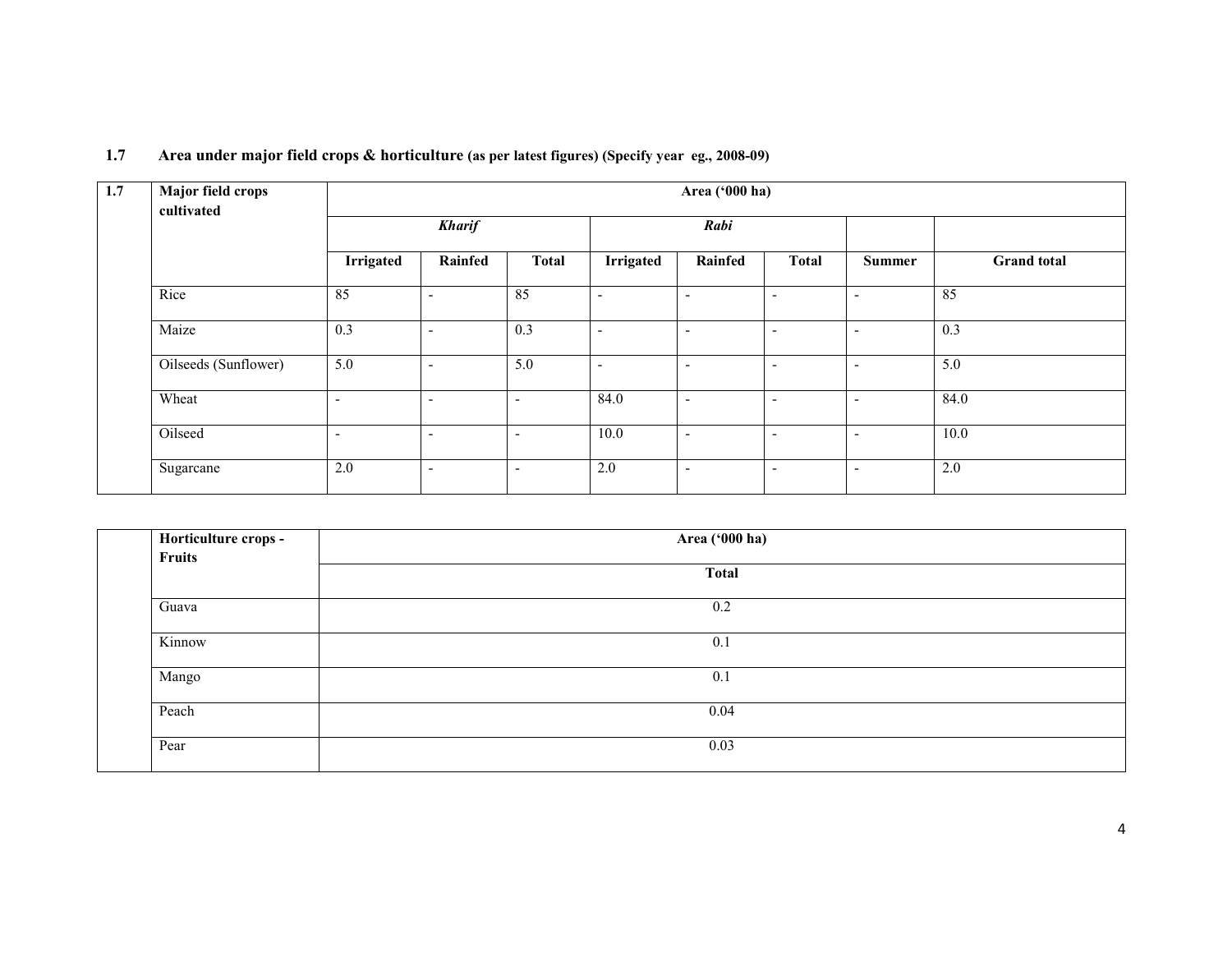| Horticulture crops -<br>Vegetables     | Total            |  |
|----------------------------------------|------------------|--|
| Potato                                 | 4.8              |  |
| Cauliflower                            | 1.3              |  |
| Cabbage                                | 0.4              |  |
| Root vegetables                        | 0.3              |  |
| Cucurbits                              | $\overline{0}$ . |  |
| Garlic                                 | 0.2              |  |
| Onion                                  | 0.1              |  |
| Peas                                   | 0.1              |  |
| <b>Medicinal and</b><br>Aromatic crops | <b>Total</b>     |  |
|                                        | $\blacksquare$   |  |
| <b>Plantation crops</b>                | <b>Total</b>     |  |
| Eg., industrial pulpwood<br>crops etc. | $\blacksquare$   |  |
| <b>Fodder crops</b>                    | <b>Total</b>     |  |
| Sorghum                                | 5.2              |  |
| Bajra                                  | 3.2              |  |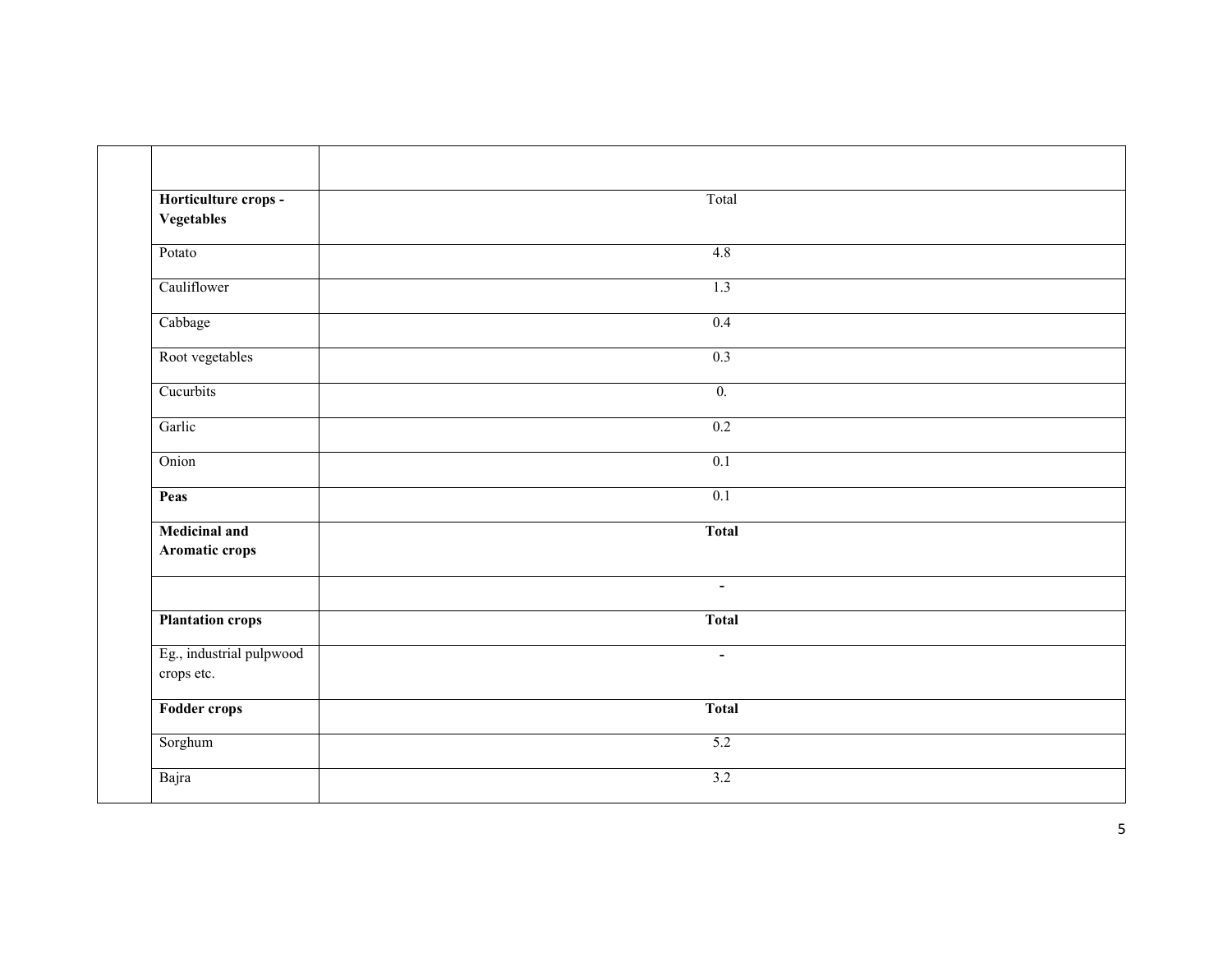| Berseem                | 6.0                      |
|------------------------|--------------------------|
|                        | $\overline{\phantom{a}}$ |
| Total fodder crop area | 9.0                      |
| <b>Grazing land</b>    | $\overline{\phantom{0}}$ |
| Sericulture etc        | $\overline{\phantom{0}}$ |
| Others (specify)       | $\overline{\phantom{a}}$ |

| 1.8  | Livestock (in number)                                              |                  | Male (number) | Female (number) |                           | Total (number)                 |  |  |
|------|--------------------------------------------------------------------|------------------|---------------|-----------------|---------------------------|--------------------------------|--|--|
|      | Non descriptive Cattle (local low yielding)                        |                  | 3898          | 1057            |                           | 4955                           |  |  |
|      | Crossbred cattle                                                   |                  | 6118          | 31934           |                           | 38052                          |  |  |
|      | Non descriptive Buffaloes (local low yielding)                     |                  | 81            | 1285            |                           | 1366                           |  |  |
|      | <b>Graded Buffaloes</b>                                            |                  | 10015         | 136220          |                           | 146235                         |  |  |
|      | Goat                                                               |                  | 1458          | 5325            |                           | 5783                           |  |  |
|      | Sheep                                                              |                  | 187           | 808             | 995                       |                                |  |  |
|      | Others Equine (Horse &Pony)                                        |                  | 158           | 158             | 316                       |                                |  |  |
|      | Commercial dairy farms (Number)                                    |                  |               |                 |                           | 252                            |  |  |
| 1.9  | Poultry                                                            |                  | No. of farms  |                 | <b>Total No. of birds</b> |                                |  |  |
|      | Commercial                                                         |                  | 100           |                 | 622000                    |                                |  |  |
|      | Backyard                                                           |                  | 6498<br>٠     |                 |                           |                                |  |  |
| 1.10 | <b>Fisheries (Data source: Chief Planning Officer of district)</b> |                  |               |                 |                           |                                |  |  |
|      | A. Capture                                                         |                  |               |                 |                           |                                |  |  |
|      | i) Marine (Data Source: Fisheries                                  | No. of fishermen | <b>Boats</b>  | <b>Nets</b>     |                           | <b>Storage facilities (Ice</b> |  |  |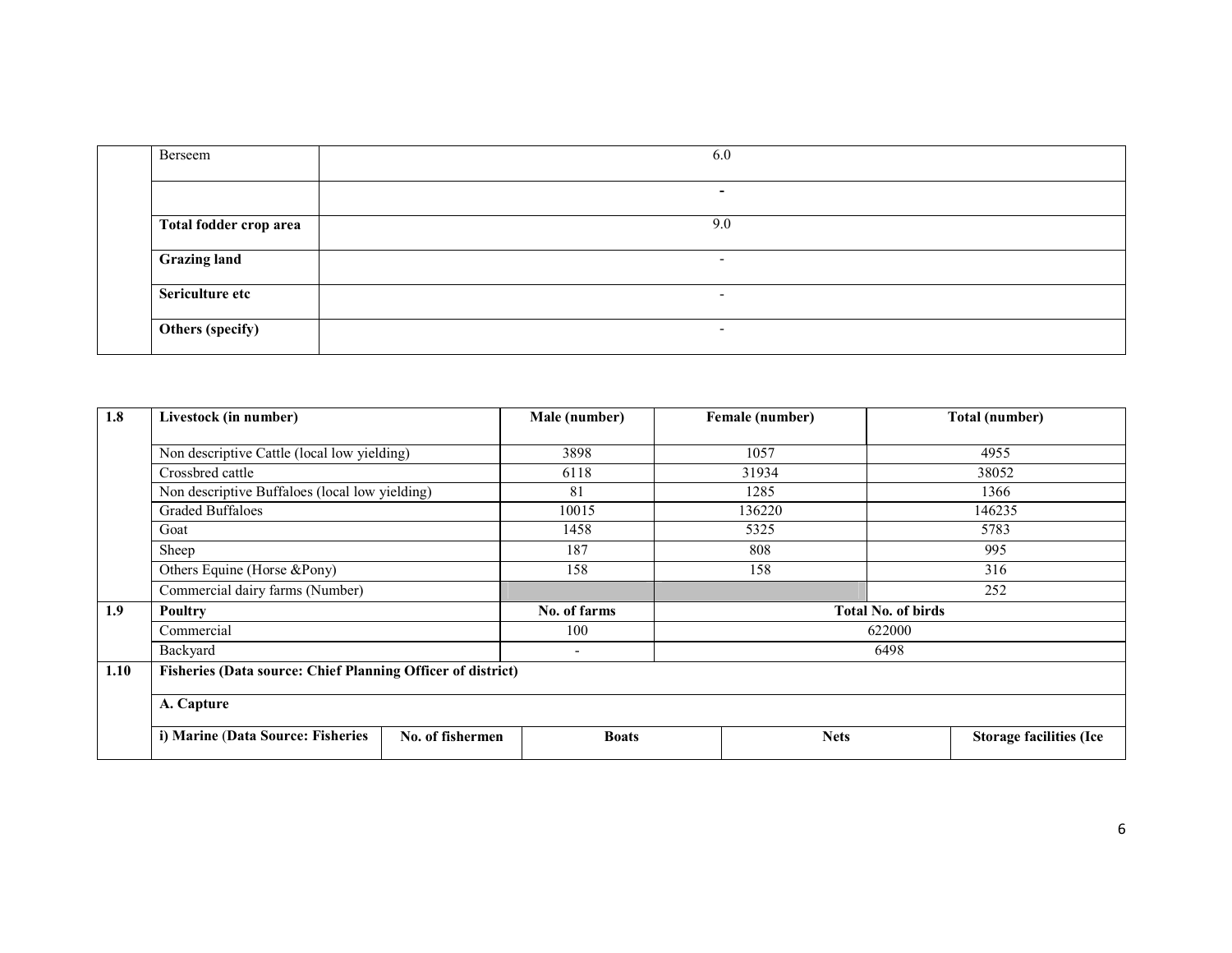| Department)                                                            |    | Mechanized             | Non-<br>mechanized | Mechanized<br>(Trawl nets,<br>Gill nets) | Non-mechanized<br>(Shore Seines,<br>Stake & trap nets) | plants etc.)           |
|------------------------------------------------------------------------|----|------------------------|--------------------|------------------------------------------|--------------------------------------------------------|------------------------|
|                                                                        |    |                        |                    |                                          |                                                        |                        |
| ii) Inland (Data Source: Fisheries                                     |    | No. Farmer owned ponds |                    | <b>No. of Reservoirs</b>                 |                                                        | No. of village tanks   |
| Department)                                                            | 71 |                        | 0                  |                                          | 368                                                    |                        |
| <b>B.</b> Culture                                                      |    |                        |                    |                                          |                                                        |                        |
|                                                                        |    | Water Spread Area (ha) |                    | Yield (t/ha)                             |                                                        | Production ('000 tons) |
| i) Brackish water (Data Source: MPEDA/<br><b>Fisheries Department)</b> |    |                        |                    |                                          |                                                        |                        |
| ii) Fresh water (Data Source: Fisheries<br>Department)                 |    | 451.2                  |                    | 6.541                                    |                                                        | 2.950                  |

#### **1.11 Production and Productivity of major crops** (Average of last 5 years: 2004, 05, 06, 07, 08; specify years)

| 1.11                                                              | Name of crop                                                              |                          | <b>Kharif</b>            |                          | Rabi                     |                          | <b>Summer</b>            |                          | <b>Total</b>             | Crop residue as       |
|-------------------------------------------------------------------|---------------------------------------------------------------------------|--------------------------|--------------------------|--------------------------|--------------------------|--------------------------|--------------------------|--------------------------|--------------------------|-----------------------|
|                                                                   |                                                                           | Production               | Productivity             | Production               | Productivity             | Production               | Productivity             | Production               | Productivity             | fodder ('000<br>tons) |
|                                                                   |                                                                           | (000 t)                  | (kg/ha)                  | (000 t)                  | (kg/ha)                  | (000 t)                  | (kg/ha)                  | (000 t)                  | (kg/ha)                  |                       |
| Major Field crops (Crops to be identified based on total acreage) |                                                                           |                          |                          |                          |                          |                          |                          |                          |                          |                       |
|                                                                   |                                                                           |                          |                          |                          |                          |                          |                          |                          |                          |                       |
|                                                                   | Rice                                                                      | 361                      | 4246                     |                          | ۰                        |                          |                          | 361                      | 4246                     | ٠                     |
|                                                                   | Wheat                                                                     |                          |                          | 369                      | 4400                     |                          |                          | 369                      | 4400                     |                       |
|                                                                   |                                                                           | -                        |                          |                          |                          |                          |                          |                          |                          |                       |
|                                                                   | Sugarcane                                                                 | 14                       | 7072 (Gur)               | $\overline{\phantom{a}}$ |                          |                          |                          | 14                       | 7072 (Gur)               | ٠                     |
|                                                                   |                                                                           |                          |                          |                          |                          |                          |                          |                          |                          |                       |
|                                                                   | Rapeseed/mustard                                                          | 1.0                      | 1312                     | ٠                        |                          |                          |                          | 1.0                      | 1312                     |                       |
|                                                                   |                                                                           |                          |                          |                          |                          |                          |                          |                          |                          |                       |
| Others                                                            |                                                                           | $\overline{\phantom{0}}$ | $\overline{\phantom{a}}$ |                          | $\overline{\phantom{a}}$ | $\overline{\phantom{a}}$ | $\overline{\phantom{a}}$ | $\overline{\phantom{0}}$ | $\overline{\phantom{a}}$ |                       |
|                                                                   | Major Horticultural crops (Crops to be identified based on total acreage) |                          |                          |                          |                          |                          |                          |                          |                          |                       |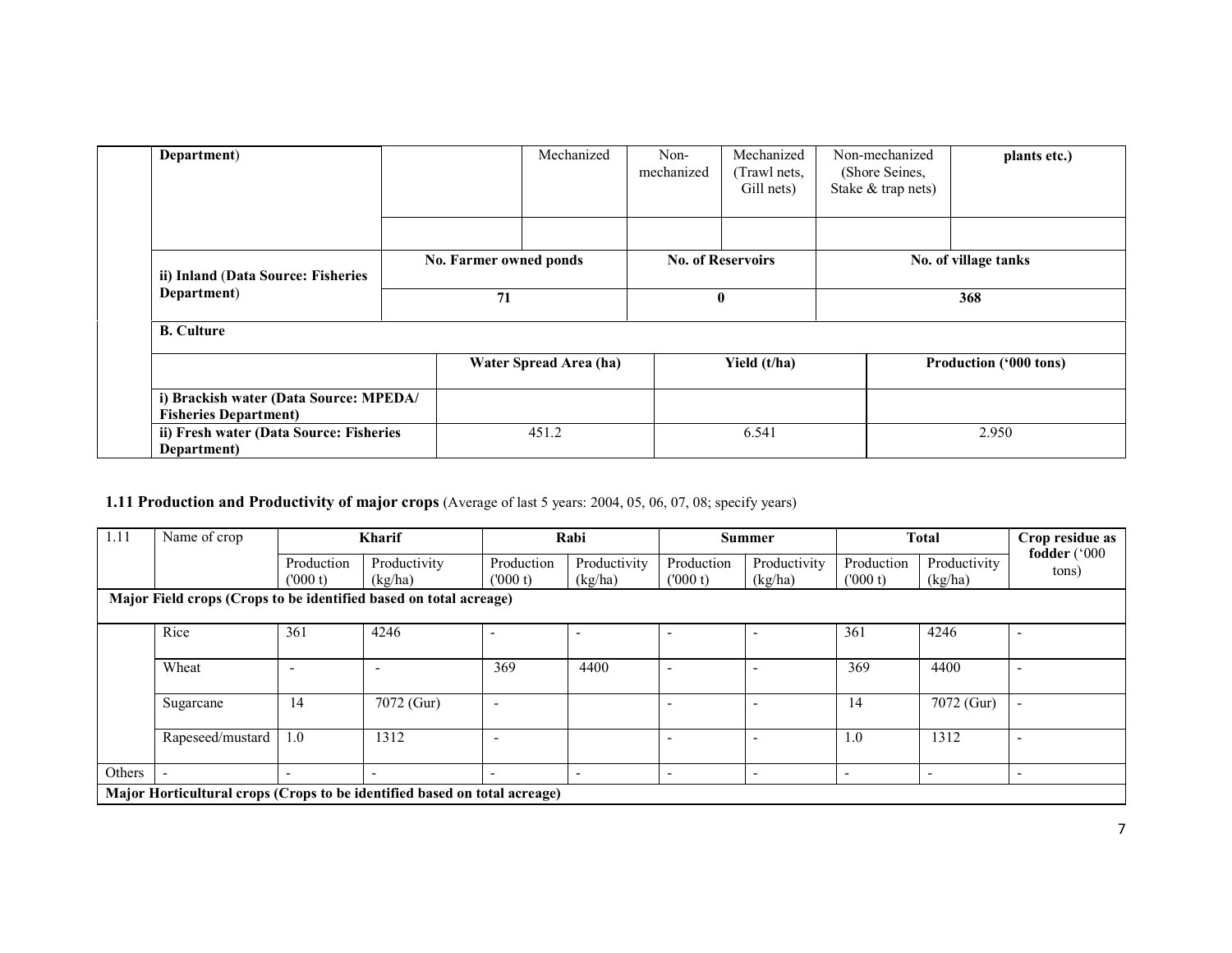|        | Potato          | 152.5 | 31500 |                          |                          | 152.5 | 31500 | $\overline{\phantom{0}}$ |
|--------|-----------------|-------|-------|--------------------------|--------------------------|-------|-------|--------------------------|
|        | Cauliflower     | 24.1  | 19000 |                          | . .                      | 24.1  | 19000 | $\overline{\phantom{0}}$ |
|        | Cabbage         | 7.6   | 19000 |                          | $\overline{\phantom{0}}$ | 7.6   | 19000 | $\overline{\phantom{0}}$ |
|        | Root vegetables | 7.2   | 25000 |                          |                          | 7.2   | 25000 | $\overline{\phantom{0}}$ |
|        | Cucurbits       | 6.9   | 24800 |                          |                          | 6.9   | 24800 | $\overline{\phantom{0}}$ |
| Others | Chilli          | 3.2   | 24000 |                          |                          | 3.2   | 24000 | $\overline{\phantom{0}}$ |
|        | Tomato          | 10.4  | 61000 | $\overline{\phantom{a}}$ | $\overline{\phantom{0}}$ | 10.4  | 61000 | $\overline{\phantom{0}}$ |

| 1.12 | Sowing window for 5 major<br>field crops<br>(start and end of normal<br>sowing period) | <b>Maize</b>                               | Paddy                              | Wheat                                       | Rapeseed-Mustard               |
|------|----------------------------------------------------------------------------------------|--------------------------------------------|------------------------------------|---------------------------------------------|--------------------------------|
|      | Kharif-Rainfed                                                                         |                                            |                                    |                                             | -                              |
|      | Kharif-Irrigated                                                                       | $4th$ week of May to $4th$ week<br>of June | $15th$ May to 30 <sup>th</sup> May |                                             |                                |
|      | Rabi-Rainfed                                                                           |                                            |                                    |                                             |                                |
|      | Rabi-Irrigated                                                                         |                                            |                                    | $4th$ week of October to End<br>of November | $10th$ October to Mid November |

| 1.13 | What is the major contingency the district is prone to? (Tick mark) | Regular | <b>Occasional</b> | <b>None</b> |
|------|---------------------------------------------------------------------|---------|-------------------|-------------|
|      | Drought                                                             |         |                   |             |
|      | Flood                                                               |         |                   |             |
|      | Cyclone                                                             |         |                   |             |
|      | Hail storm                                                          |         |                   |             |
|      | Heat wave                                                           |         |                   |             |
|      | Cold wave                                                           |         |                   |             |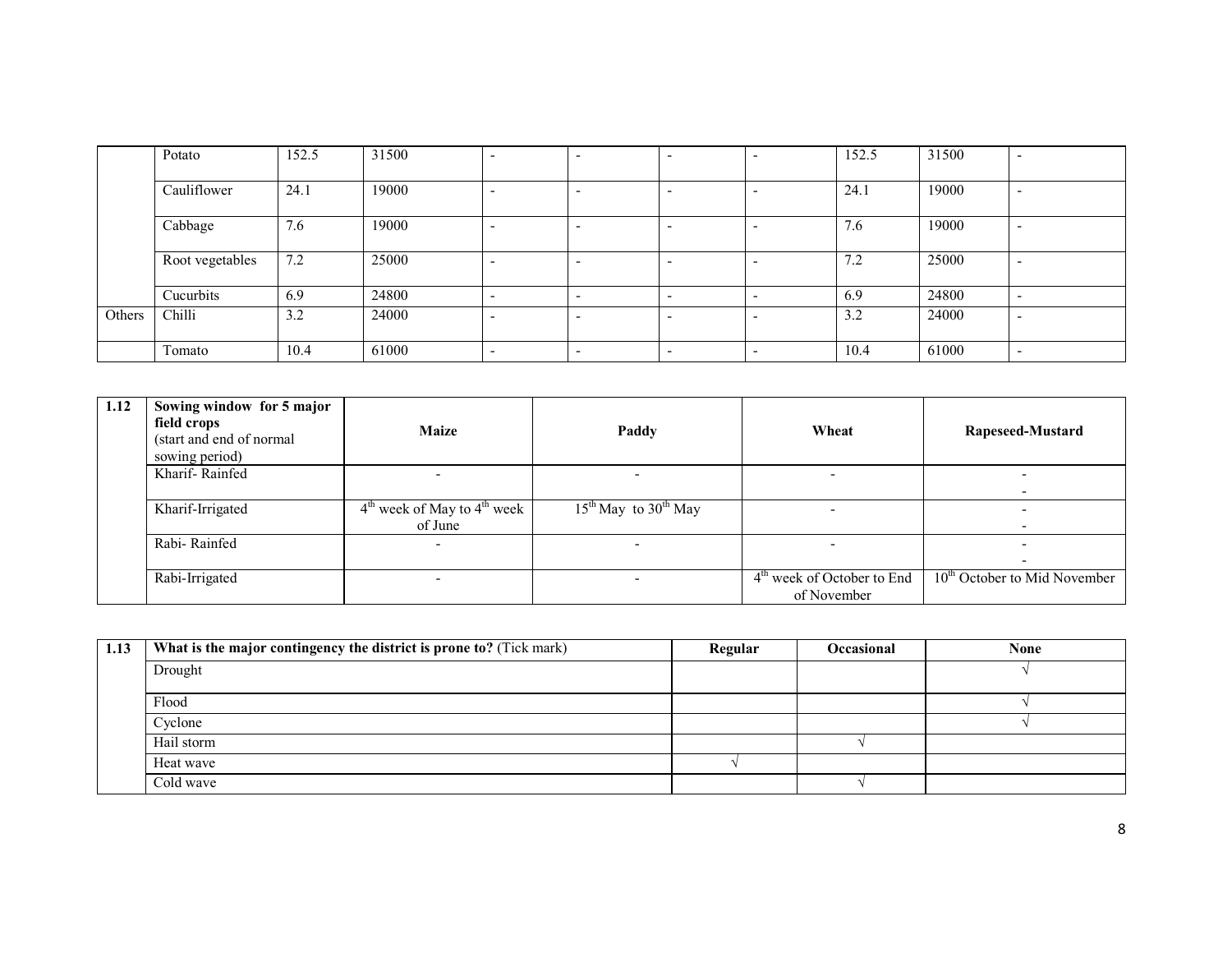| Frost                                |  |  |
|--------------------------------------|--|--|
| Sea water intrusion                  |  |  |
| Pests and disease outbreak (specify) |  |  |
| Others (specify)                     |  |  |

| 1.14 | <b>Include Digital maps of</b><br>the district for | Location map of district within State as Annexure I | Enclosed: Yes |
|------|----------------------------------------------------|-----------------------------------------------------|---------------|
|      |                                                    | Mean annual rainfall as Annexure 2                  | Enclosed: No  |
|      |                                                    | Soil map as Annexure 3                              | Enclosed: No  |

#### Annexure 1

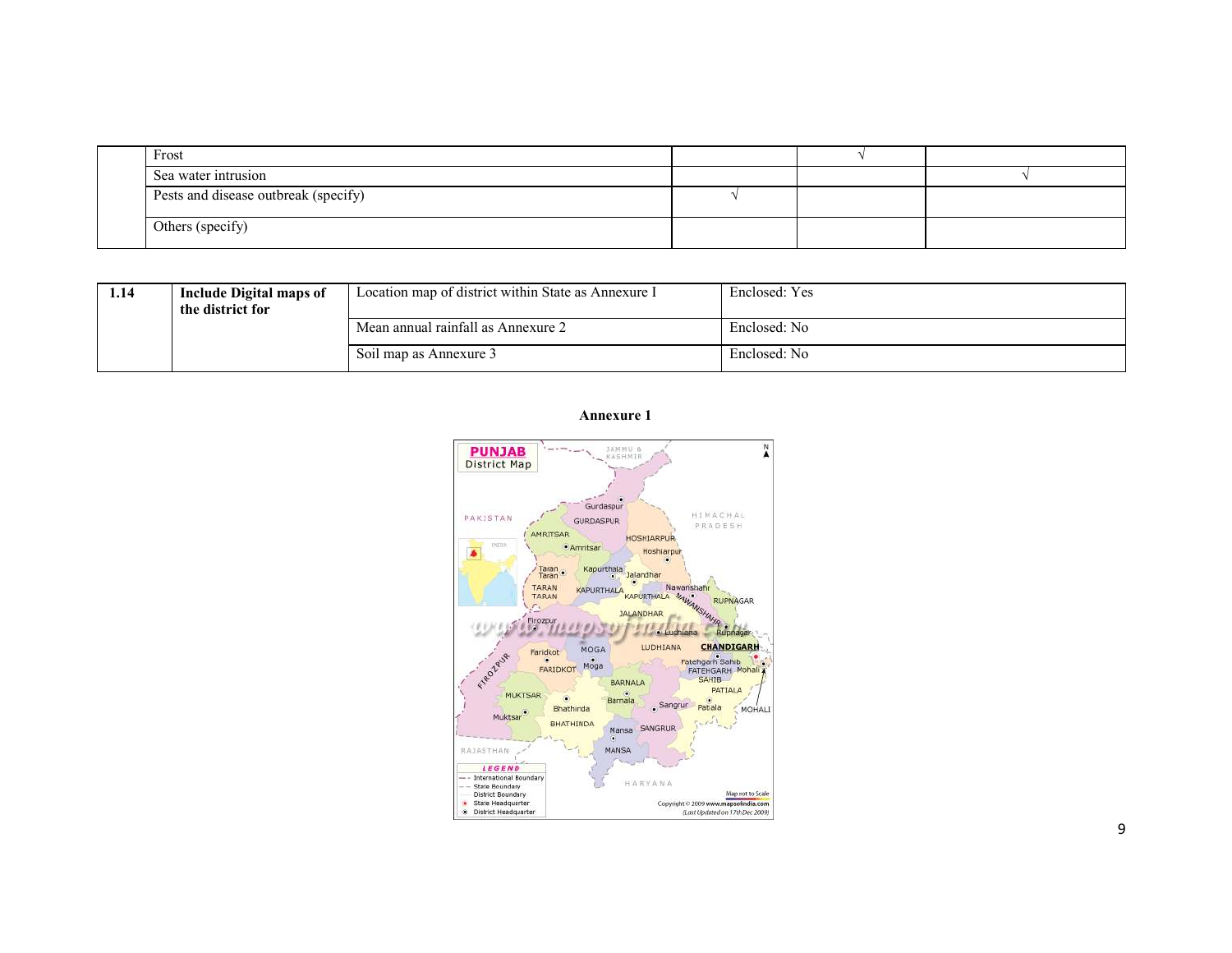# 2.0 Strategies for weather related contingencies

# 2.1 Drought

### 2.1.1 Rain fed situation

| <b>Condition</b>                                  |                                   |                                         |                                                       | <b>Suggested Contingency measures</b> |                                     |
|---------------------------------------------------|-----------------------------------|-----------------------------------------|-------------------------------------------------------|---------------------------------------|-------------------------------------|
| <b>Early season</b><br>drought (delayed<br>onset) | <b>Major Farming</b><br>situation | <b>Normal Crop / Cropping</b><br>system | Change in crop / cropping<br>system including variety | <b>Agronomic measures</b>             | <b>Remarks</b> on<br>Implementation |
| Delay by 2 weeks<br>(Specify month)               |                                   |                                         | NA                                                    |                                       |                                     |
| Delay by 4 weeks<br>(Specify month)               |                                   |                                         | NA                                                    |                                       |                                     |
| Delay by 6 weeks<br>(Specify month)               |                                   |                                         | NA                                                    |                                       |                                     |
| Delay by 8 weeks<br>(Specify month)               |                                   |                                         | NA                                                    |                                       |                                     |

| Condition            |                      |                                    |                 | <b>Suggested Contingency measures</b> |                   |
|----------------------|----------------------|------------------------------------|-----------------|---------------------------------------|-------------------|
| Early season drought | <b>Major Farming</b> | <b>Normal Crop/cropping system</b> | Crop management | Soil nutrient &                       | <b>Remarks</b> on |
| (Normal onset)       | situation            |                                    |                 | moisture conservation                 | Implementation    |
|                      |                      |                                    |                 | measures                              |                   |
| Normal onset         |                      |                                    | NA              |                                       |                   |
| followed by 15-20    |                      |                                    |                 |                                       |                   |
| days dry spell after |                      |                                    |                 |                                       |                   |
| sowing leading to    |                      |                                    |                 |                                       |                   |
| poor                 |                      |                                    |                 |                                       |                   |
| germination/crop     |                      |                                    |                 |                                       |                   |
| stand etc.           |                      |                                    |                 |                                       |                   |
|                      |                      |                                    |                 |                                       |                   |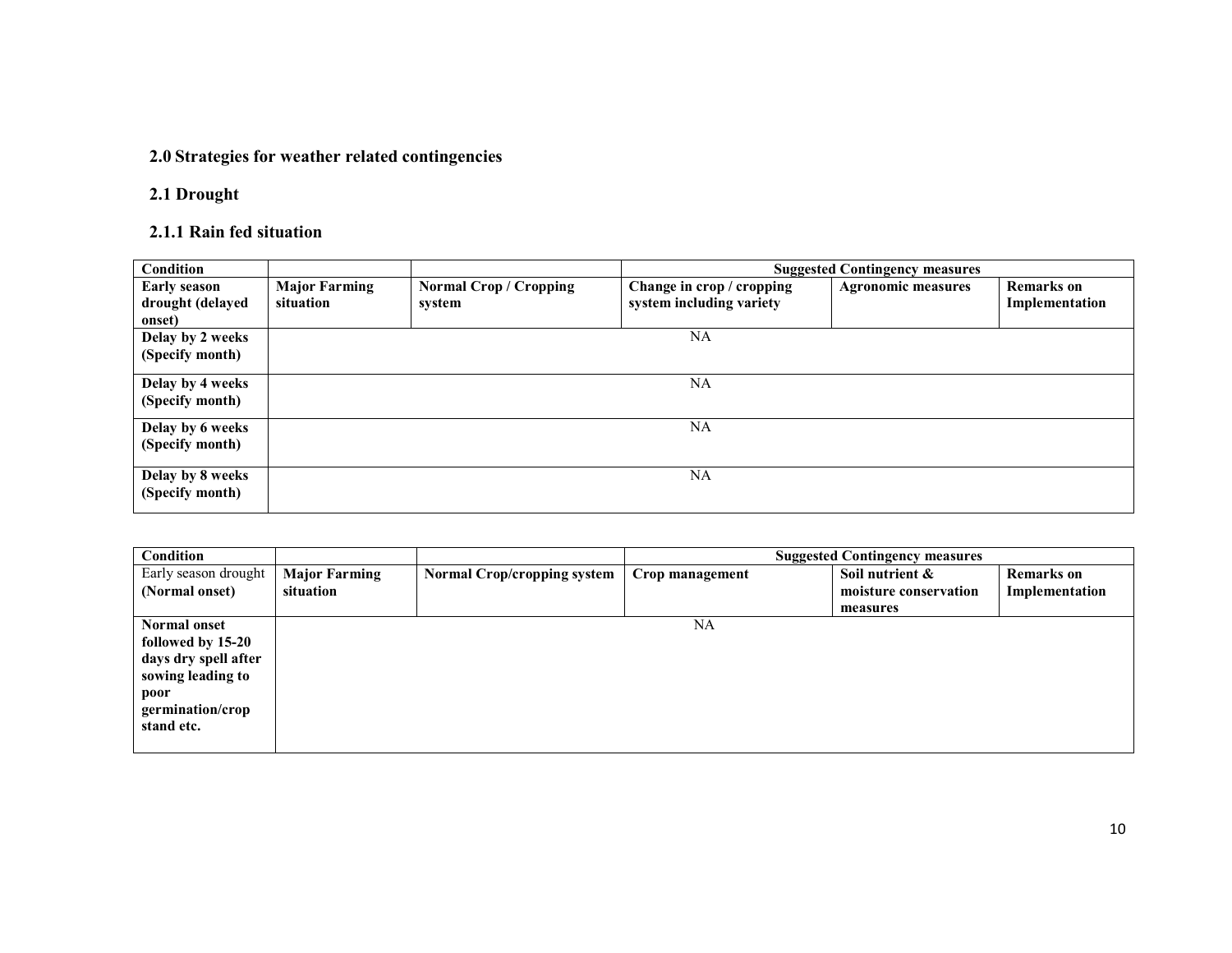| Condition                                                                                        |                                   |                             |                 | <b>Suggested Contingency measures</b>                |                                     |
|--------------------------------------------------------------------------------------------------|-----------------------------------|-----------------------------|-----------------|------------------------------------------------------|-------------------------------------|
| Mid season drought<br>(long dry spell,<br>consecutive 2 weeks<br>rainless $(>2.5$ mm)<br>period) | <b>Major Farming</b><br>situation | Normal Crop/cropping system | Crop management | Soil nutrient &<br>moisture conservation<br>measures | <b>Remarks</b> on<br>Implementation |
| At vegetative stage                                                                              |                                   |                             | NA              |                                                      |                                     |

| Condition         |                      |                                    |                 | <b>Suggested Contingency measures</b> |                |
|-------------------|----------------------|------------------------------------|-----------------|---------------------------------------|----------------|
| Mid season        | <b>Major Farming</b> | <b>Normal Crop/cropping system</b> | Crop management | Soil nutrient &                       | Remarks on     |
| drought (long dry | situation            |                                    |                 | moisture conservation                 | Implementation |
| spell)            |                      |                                    |                 | measures                              |                |
| At flowering/     |                      |                                    | NA              |                                       |                |
| fruiting stage    |                      |                                    |                 |                                       |                |

| Condition                                                   |                                   |                                    |                 | <b>Suggested Contingency measures</b> |                                     |
|-------------------------------------------------------------|-----------------------------------|------------------------------------|-----------------|---------------------------------------|-------------------------------------|
| <b>Terminal drought</b><br>(Early withdrawal<br>of monsoon) | <b>Major Farming</b><br>situation | <b>Normal Crop/cropping system</b> | Crop management | <b>Rabi Crop planning</b>             | <b>Remarks</b> on<br>Implementation |
|                                                             |                                   |                                    | NA              |                                       |                                     |
|                                                             |                                   |                                    |                 |                                       |                                     |
|                                                             |                                   |                                    |                 |                                       |                                     |
|                                                             |                                   |                                    |                 |                                       |                                     |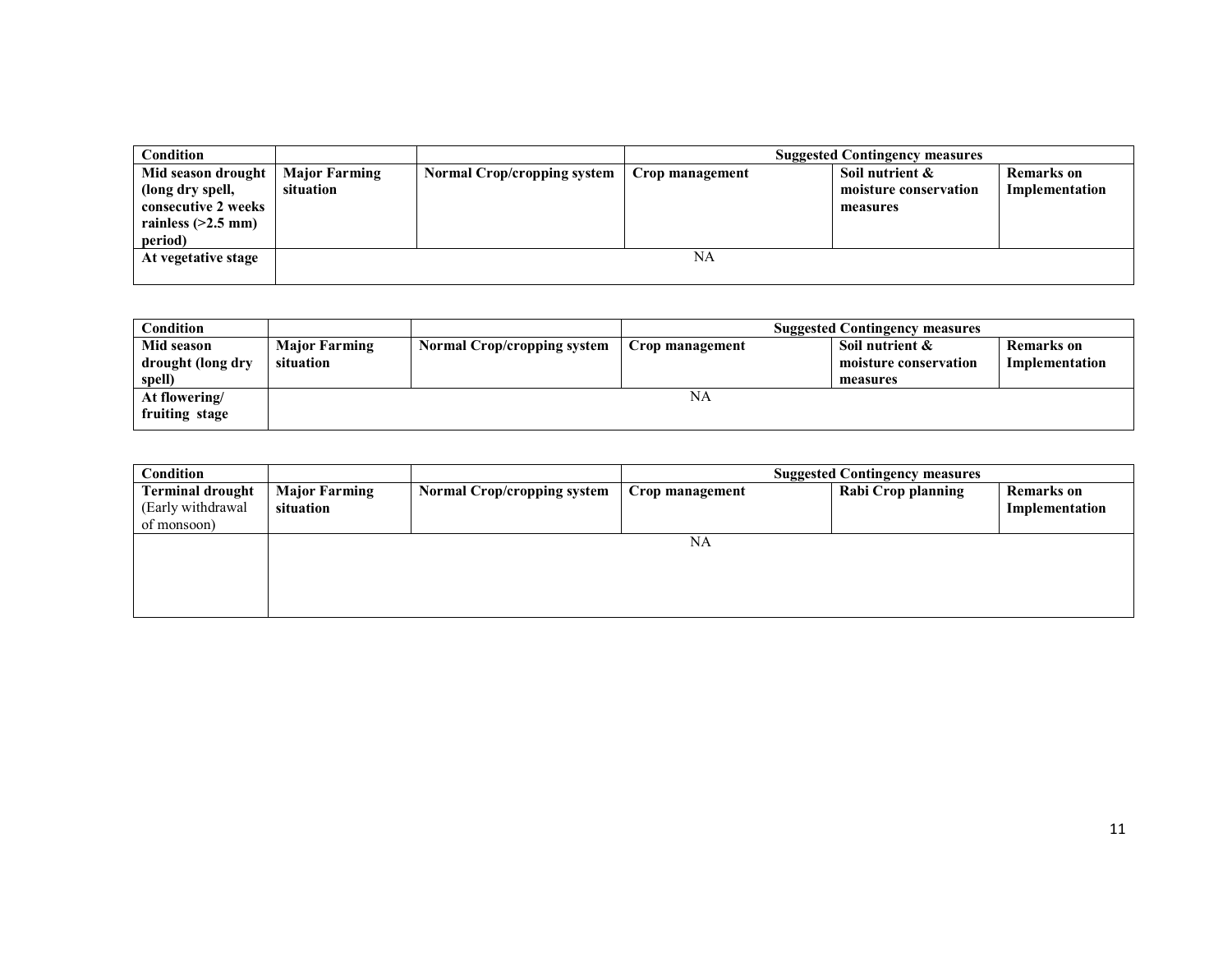### 2.1.2 Irrigated situation

| Condition                                                    |                                   |                                       |                                                                                                                                                                                                                                                                | <b>Suggested Contingency measures</b>                       |                                     |
|--------------------------------------------------------------|-----------------------------------|---------------------------------------|----------------------------------------------------------------------------------------------------------------------------------------------------------------------------------------------------------------------------------------------------------------|-------------------------------------------------------------|-------------------------------------|
|                                                              | <b>Major Farming</b><br>situation | <b>Normal Crop/cropping</b><br>system | Change in crop/cropping<br>system                                                                                                                                                                                                                              | <b>Agronomic measures</b>                                   | <b>Remarks</b> on<br>Implementation |
| Delayed release of<br>water in canals due<br>to low rainfall | Tube well irrigated               | Paddy                                 | Coarse Rice should be replaced                                                                                                                                                                                                                                 | Direct seeding of paddy and                                 |                                     |
|                                                              | alluvial soils                    | Wheat                                 | with short duration varieties                                                                                                                                                                                                                                  | laser land leveling should be<br>done which saves about 20- |                                     |
|                                                              |                                   | Sugarcane                             | (PR-115) and Basmati rice<br>(Pusa Basmati-1, Pusa 1121,                                                                                                                                                                                                       | 25% irrigation water                                        |                                     |
|                                                              |                                   |                                       | Punjab Basmati-2, Punjab                                                                                                                                                                                                                                       |                                                             |                                     |
|                                                              |                                   |                                       | Mehak)                                                                                                                                                                                                                                                         |                                                             |                                     |
|                                                              |                                   | Maize                                 | <b>Maize</b> (F) $(11006)$<br>Pearl millet (FCB 164 and<br>FBC 16) maize (PMH 2 and<br>JH 3459), Soybean (SL 744<br>and SL 525) and moongbean<br>(ML 818 and P A U 911),<br>Toria (PBT 37)<br>Raya (PBR 210 and PBR 97)<br>Gobhi Sarson (PGSH 51 and<br>GSL(2) |                                                             |                                     |

| Condition          |                      |                             | <b>Suggested Contingency measures</b> |                               |                   |  |
|--------------------|----------------------|-----------------------------|---------------------------------------|-------------------------------|-------------------|--|
|                    | <b>Major Farming</b> | <b>Normal Crop/cropping</b> | Change in crop/cropping               | <b>Agronomic measures</b>     | <b>Remarks</b> on |  |
|                    | situation            | svstem                      | svstem                                |                               | Implementation    |  |
| Limited release    | Tubewell irrigated   | Paddy                       | Paddy should be replaced              | Direct seeding of paddy and   |                   |  |
| of water in canals | alluvial soils       | Maize                       | with Basmati rice, Maize.             | laser land leveling should be |                   |  |
| due to low         |                      | Wheat                       | Wheat can be replaced with            | done which saves about 20-    |                   |  |
| rainfall           |                      | Sugarcane                   | oilseeds                              | 25% irrigation water          |                   |  |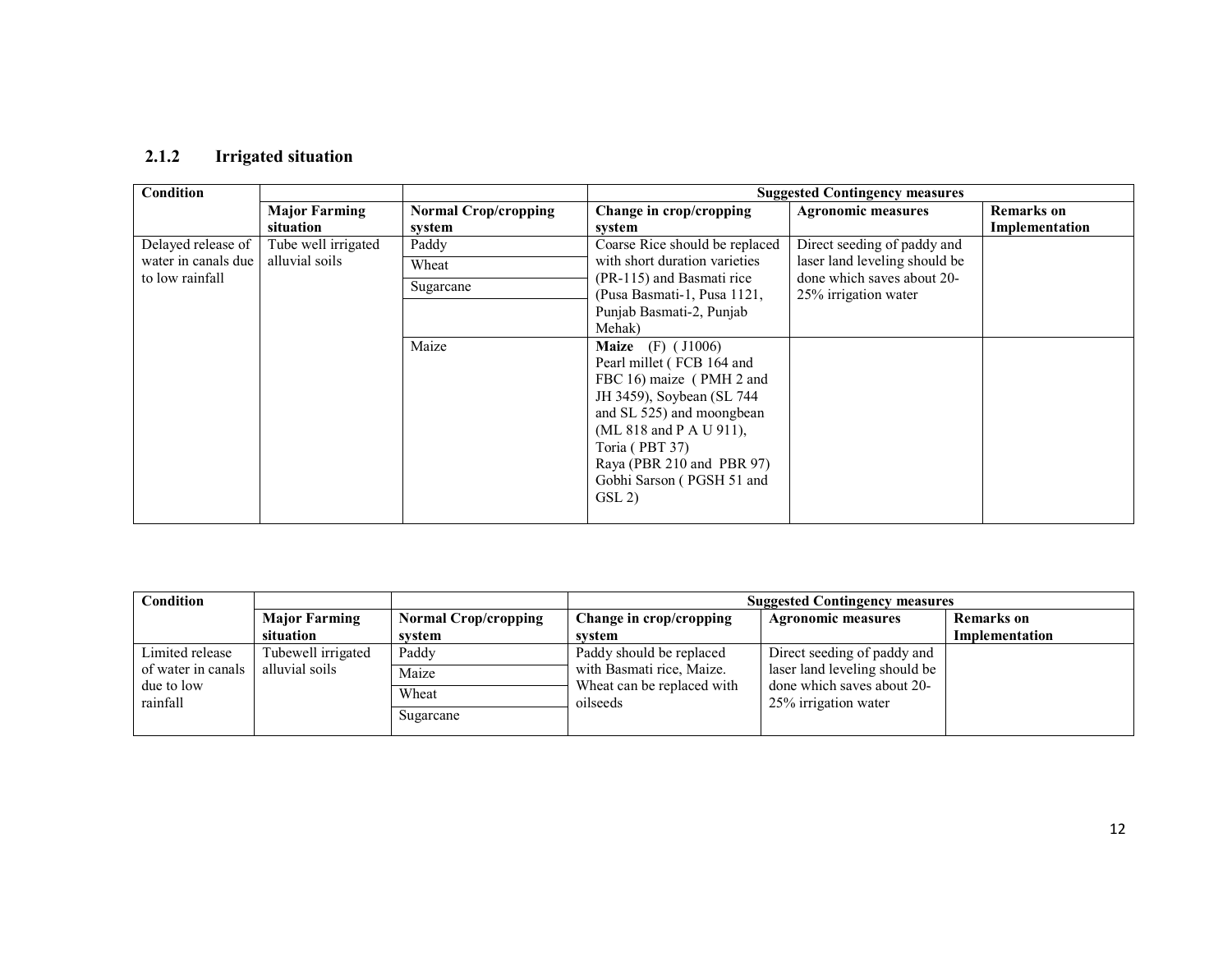| Condition        |                      |                       |                          | <b>Suggested Contingency measures</b> |                                  |  |  |
|------------------|----------------------|-----------------------|--------------------------|---------------------------------------|----------------------------------|--|--|
|                  | <b>Major Farming</b> | Normal Crop/ cropping | Change in crop/cropping  | <b>Agronomic measures</b>             | <b>Remarks on Implementation</b> |  |  |
|                  | situation            | svstem                | svstem                   |                                       |                                  |  |  |
| Non release of   | Tubewell irrigated   | Paddy                 | Paddy may be replaced by | Bed planting of soybean               |                                  |  |  |
| water in canals  | alluvial soils       | Maize                 | Maize, Soybean and       | and maize laser land                  |                                  |  |  |
| under delayed    |                      | Wheat                 | Mungbean                 | leveling should be done               |                                  |  |  |
| onset of monsoon |                      |                       |                          | which saves about 20-25%              |                                  |  |  |
| in catchment     |                      | Sugarcane             |                          | irrigation water                      |                                  |  |  |

| Condition            |                      |                             | <b>Suggested Contingency measures</b> |                    |                   |  |
|----------------------|----------------------|-----------------------------|---------------------------------------|--------------------|-------------------|--|
|                      | <b>Major Farming</b> | <b>Normal Crop/cropping</b> | Change in crop/cropping               | Agronomic measures | <b>Remarks</b> on |  |
|                      | situation            | svstem                      | system                                |                    | Implementation    |  |
| Lack of inflows into |                      |                             | ΝA                                    |                    |                   |  |
| tanks due to         |                      |                             |                                       |                    |                   |  |
| insufficient/delayed |                      |                             |                                       |                    |                   |  |
| onset of monsoon     |                      |                             |                                       |                    |                   |  |
|                      |                      |                             |                                       |                    |                   |  |

| Condition           |                      |                             |                                                                                                                                                                                               | <b>Suggested Contingency measures</b>                                                                                                                                                                 |                   |
|---------------------|----------------------|-----------------------------|-----------------------------------------------------------------------------------------------------------------------------------------------------------------------------------------------|-------------------------------------------------------------------------------------------------------------------------------------------------------------------------------------------------------|-------------------|
|                     | <b>Major Farming</b> | <b>Normal Crop/cropping</b> | Change in crop/ cropping                                                                                                                                                                      | <b>Agronomic measures</b>                                                                                                                                                                             | <b>Remarks</b> on |
|                     | situation            | system                      | system                                                                                                                                                                                        |                                                                                                                                                                                                       | Implementation    |
| Insufficient        | Tubewell irrigated   | Paddy                       | Paddy should be replaced with                                                                                                                                                                 | Laser land leveling                                                                                                                                                                                   |                   |
| groundwater         | alluvial soils       | Maize                       | basmati rice, maize. Wheat can                                                                                                                                                                | should be done which                                                                                                                                                                                  |                   |
| recharge due to low |                      | Wheat                       | be replaced with oilseeds,                                                                                                                                                                    | saves about 20-25%                                                                                                                                                                                    |                   |
| rainfall            |                      | Sugarcane                   | maize (PMH 2 and JH 3459),<br>Soybean (SL 744 and SL 525)<br>and moongbean (ML 818 and P<br>$A U 911$ ).<br>Toria (PBT 37)<br>Raya (PBR 210 and PBR 97)<br>Gobhi Sarson (PGSH 51 and<br>GSL 2 | irrigation water<br>Wheat can be sown<br>with Happy seeder<br>technology<br>immediately after<br>harvesting of paddy.<br>saves pre sowing<br>irrigation<br>Paired row trench<br>planting of sugarcane |                   |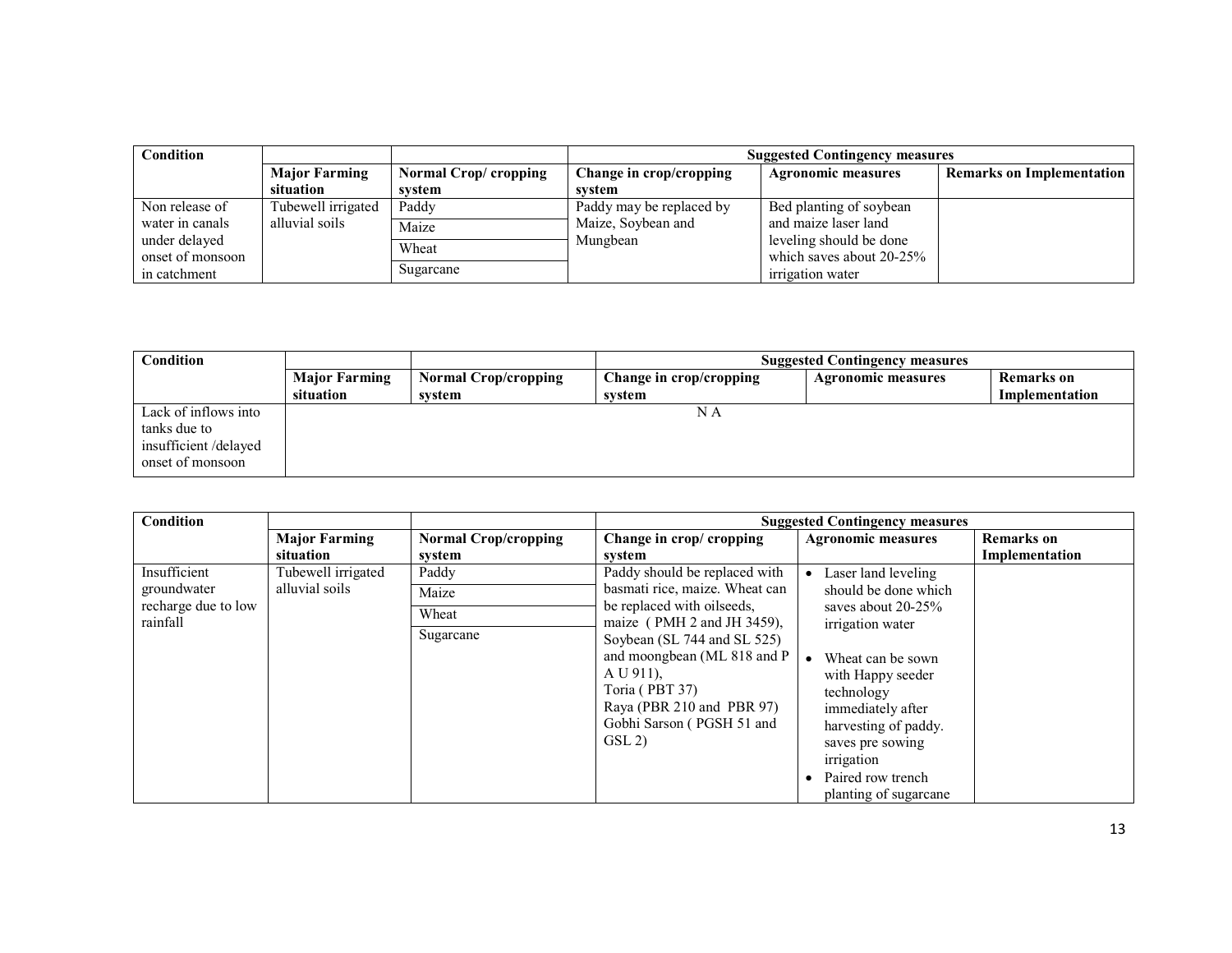| $\Gamma$ ondition |                      |                             | <b>Suggested Contingency measures</b> |                           |                |  |
|-------------------|----------------------|-----------------------------|---------------------------------------|---------------------------|----------------|--|
|                   | <b>Major Farming</b> | <b>Normal Crop/cropping</b> | Change in crop/ cropping              | <b>Agronomic measures</b> | Remarks on     |  |
|                   | situation            | system                      | svstem                                |                           | Implementation |  |
|                   |                      |                             |                                       | which saves about 10-     |                |  |
|                   |                      |                             |                                       | 15% irrigation water      |                |  |

# 2.2 Unusual rains (untimely, unseasonal etc) (for both rainfed and irrigated situations)

| <b>Condition</b>                                                                  | <b>Suggested contingency measure</b> |                                                                                                                                                                                        |                     |                                                                                                                                                                                                                                                                                                                                                               |  |  |  |
|-----------------------------------------------------------------------------------|--------------------------------------|----------------------------------------------------------------------------------------------------------------------------------------------------------------------------------------|---------------------|---------------------------------------------------------------------------------------------------------------------------------------------------------------------------------------------------------------------------------------------------------------------------------------------------------------------------------------------------------------|--|--|--|
| <b>Continuous high</b><br>rainfall in a short<br>span leading to<br>water logging | <b>Vegetative stage</b>              | <b>Flowering stage</b>                                                                                                                                                                 | Crop maturity stage | Post harvest                                                                                                                                                                                                                                                                                                                                                  |  |  |  |
| Maize                                                                             |                                      | Do not allow the rain water to stand in the<br>main crop as this crop is highly sensitive to<br>standing water and promotes bacterial stalk<br>rot                                     |                     |                                                                                                                                                                                                                                                                                                                                                               |  |  |  |
| Wheat                                                                             |                                      |                                                                                                                                                                                        |                     | Store new grains in clean<br>godowns or receptacles. Plug all<br>cracks, cervices and holes in the<br>godowns thoroughly. Disinfest<br>old gunny bags by dipping them<br>in emulsion of 6 ml Sumicidin<br>20EC or 5 ml Cymbush 25 EC<br>in 10 litres of water for 10<br>minutes and dry them in shade<br>before filling with grains or use<br>new gunny bags. |  |  |  |
| Sugarcane                                                                         |                                      | Earthing up of the sugarcane crop may be<br>done if not done earlier during the first week<br>of July. If sugarcane fields get flooded with<br>water, excess water may be drained out. |                     |                                                                                                                                                                                                                                                                                                                                                               |  |  |  |
| Horticulture crops                                                                |                                      |                                                                                                                                                                                        |                     |                                                                                                                                                                                                                                                                                                                                                               |  |  |  |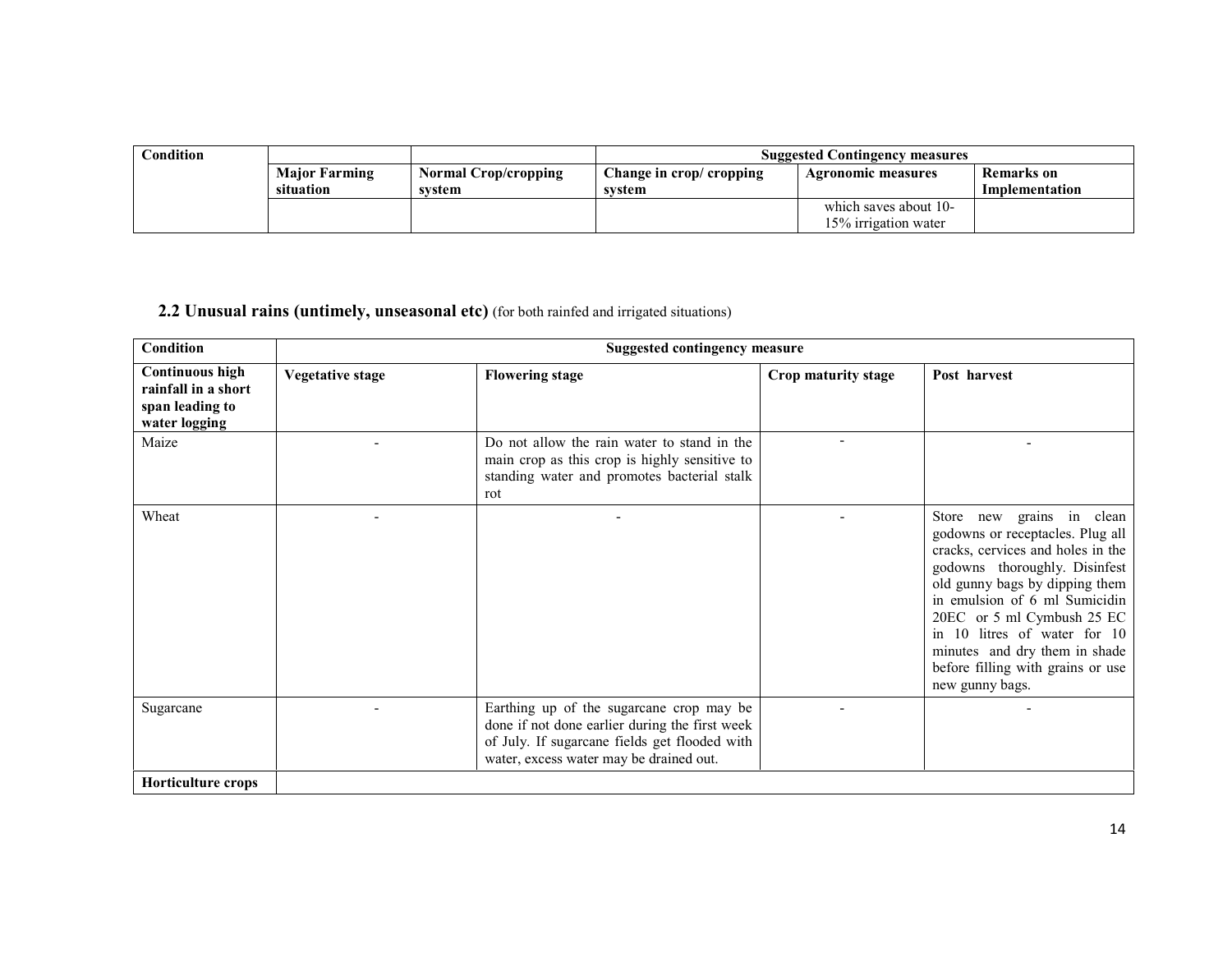| Chillies                                                   | Replanting                                                                                                                                                                                                                                         |  | Drain out excess rain water and<br>earthing up of ridges.                                                      | Wilting and lodging. Pumping<br>of excess rain water and spray<br>the crop with Dithane M -45 or<br>Blitox $(a)$ 3 gm<br>per liter water |                                                                                                                 | Avoid Rotting and discoloration<br>of fruits           |
|------------------------------------------------------------|----------------------------------------------------------------------------------------------------------------------------------------------------------------------------------------------------------------------------------------------------|--|----------------------------------------------------------------------------------------------------------------|------------------------------------------------------------------------------------------------------------------------------------------|-----------------------------------------------------------------------------------------------------------------|--------------------------------------------------------|
| Potato                                                     | Manual weed control, earthing<br>up and apply second dose of<br>Nitrogen fertilizer                                                                                                                                                                |  | Drain out excess water, spray Ridomil $@500$ g/acre to check late blight                                       |                                                                                                                                          |                                                                                                                 | Keep the crop under sheds for<br>curing before storage |
| Cauliflower                                                | Replanting                                                                                                                                                                                                                                         |  | Drain out excess rain water                                                                                    |                                                                                                                                          |                                                                                                                 |                                                        |
| Heavy rainfall with<br>high speed winds in<br>a short span |                                                                                                                                                                                                                                                    |  |                                                                                                                |                                                                                                                                          |                                                                                                                 |                                                        |
| Wheat                                                      |                                                                                                                                                                                                                                                    |  |                                                                                                                | or stormy days                                                                                                                           | Do not irrigate on windy                                                                                        |                                                        |
| Sugarcane                                                  | If a dry weather condition prevails, it may<br>also cause severe damage to this crop. For<br>its control spray the crop with 400 ml of<br>malathion 50 EC in 100 litres of water/<br>acre. Remove Baru weed growing around<br>the sugarcane field. |  |                                                                                                                | method.                                                                                                                                  | To prevent lodging prop<br>up the crop by end of<br>August using trash twist                                    |                                                        |
| Rice                                                       | Avoid early planting of rice to keep the<br>incidence of BLB under check.                                                                                                                                                                          |  |                                                                                                                |                                                                                                                                          | ÷,                                                                                                              |                                                        |
| Horticulture                                               | The excess rain water when stagnates for<br>several days is harmful to the orchard<br>trees. Adopt prompt measures to drain out<br>excess water.                                                                                                   |  |                                                                                                                |                                                                                                                                          |                                                                                                                 |                                                        |
|                                                            | Outbreak of pests and diseases due to unseasonal rains                                                                                                                                                                                             |  |                                                                                                                |                                                                                                                                          |                                                                                                                 |                                                        |
| Rice                                                       |                                                                                                                                                                                                                                                    |  | Blight develops more in high<br>conditions.<br>humid<br>should not allow stagnation of<br>water in the fields. | Farmers<br>blitox/<br>with                                                                                                               | If high humidity and<br>cloudy weather prevails<br>the crop may be sprayed<br>copper<br>oxychloride 50 WP $(a)$ |                                                        |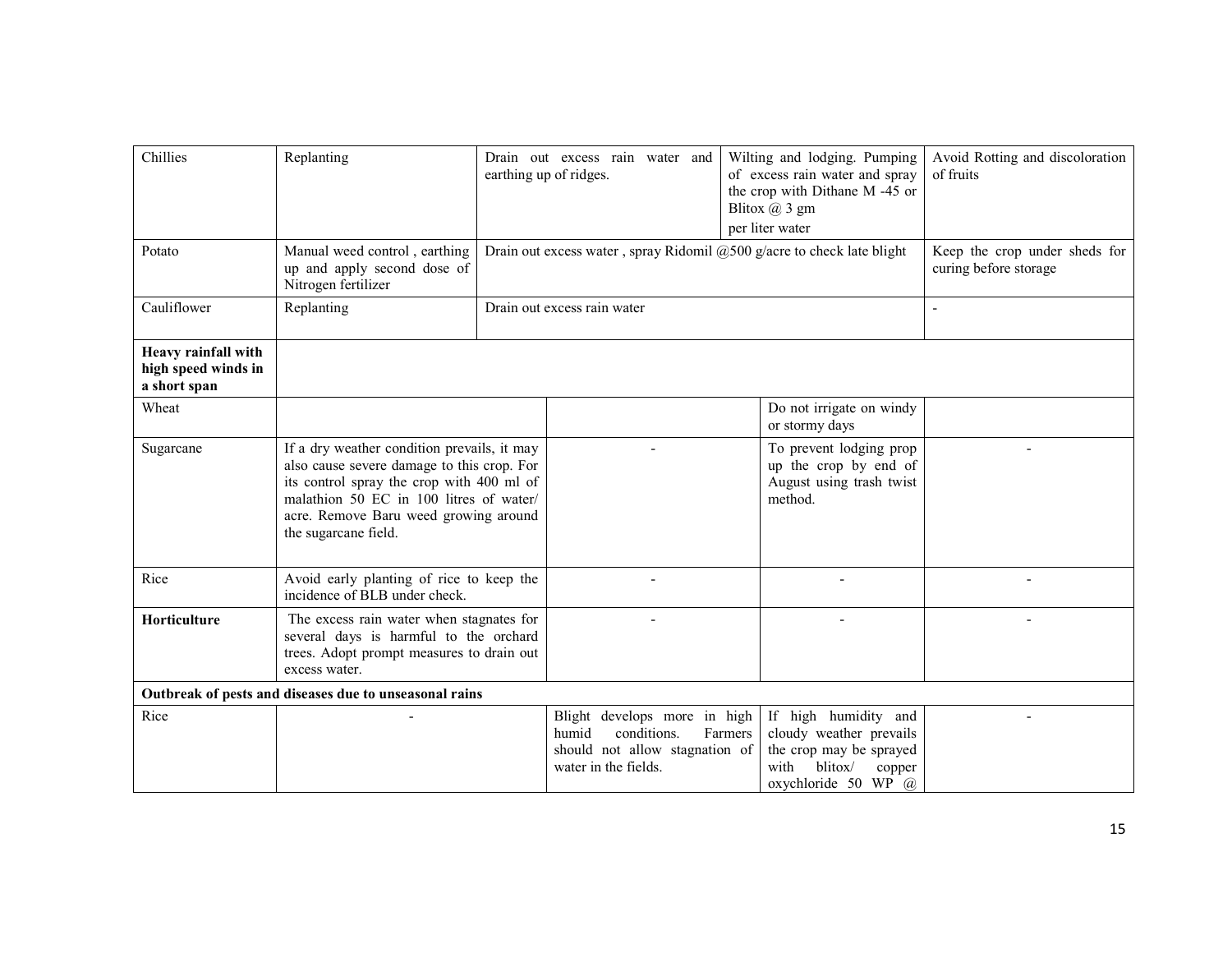|                     |                                                                                                                                                                                                                                                                                                                           |                                                                                                                                   | $500 \text{ g}$ in 200 litres of<br>water/acre<br>to control<br>false smut and after 10<br>days of its application<br>spray Tilt $\omega$ 200 ml/acre<br>in 200 litres of water.<br>Start the spray at the<br>boot stage. |                   |
|---------------------|---------------------------------------------------------------------------------------------------------------------------------------------------------------------------------------------------------------------------------------------------------------------------------------------------------------------------|-----------------------------------------------------------------------------------------------------------------------------------|---------------------------------------------------------------------------------------------------------------------------------------------------------------------------------------------------------------------------|-------------------|
| <b>Horticulture</b> | In case of occurrence of root damage due<br>to water stagnation in pear, peach etc.<br>apply 10 g Bavistin 50 WP + 5 g Vitavax<br>75 WP in 10 litres of water along the trunk<br>after draining out the excess water and<br>drying of soil. Prune the dried ends of the<br>branches alongwith 5-8 cm of the live<br>wood. |                                                                                                                                   |                                                                                                                                                                                                                           |                   |
| Chilli              | ۰                                                                                                                                                                                                                                                                                                                         | Spray Endosulfan $(a)$ 1 litre/ acre to check fruit borer and<br>spray the crop with M-45 or Blitox $\omega$ 3 gm per liter water |                                                                                                                                                                                                                           | Keep in dry place |
| Potato              |                                                                                                                                                                                                                                                                                                                           | Spray Ridomil $@500$ g/acre to the late blight                                                                                    |                                                                                                                                                                                                                           |                   |
| Cauliflower         | Spray Mencozeb $(a)$ , 3g / litre to check downy mildew                                                                                                                                                                                                                                                                   |                                                                                                                                   |                                                                                                                                                                                                                           |                   |

# 2.3 Floods

| Condition                                      |                          | Suggested contingency measure |                           |            |  |  |  |
|------------------------------------------------|--------------------------|-------------------------------|---------------------------|------------|--|--|--|
| Transient water logging/ partial<br>inundation | Seedling / nursery stage | Vegetative stage              | <b>Reproductive stage</b> | At harvest |  |  |  |
| Continuous submergence                         |                          |                               |                           |            |  |  |  |
| for more than 2 days                           |                          | NA                            |                           |            |  |  |  |
| Sea water intrusion                            |                          | NA                            |                           |            |  |  |  |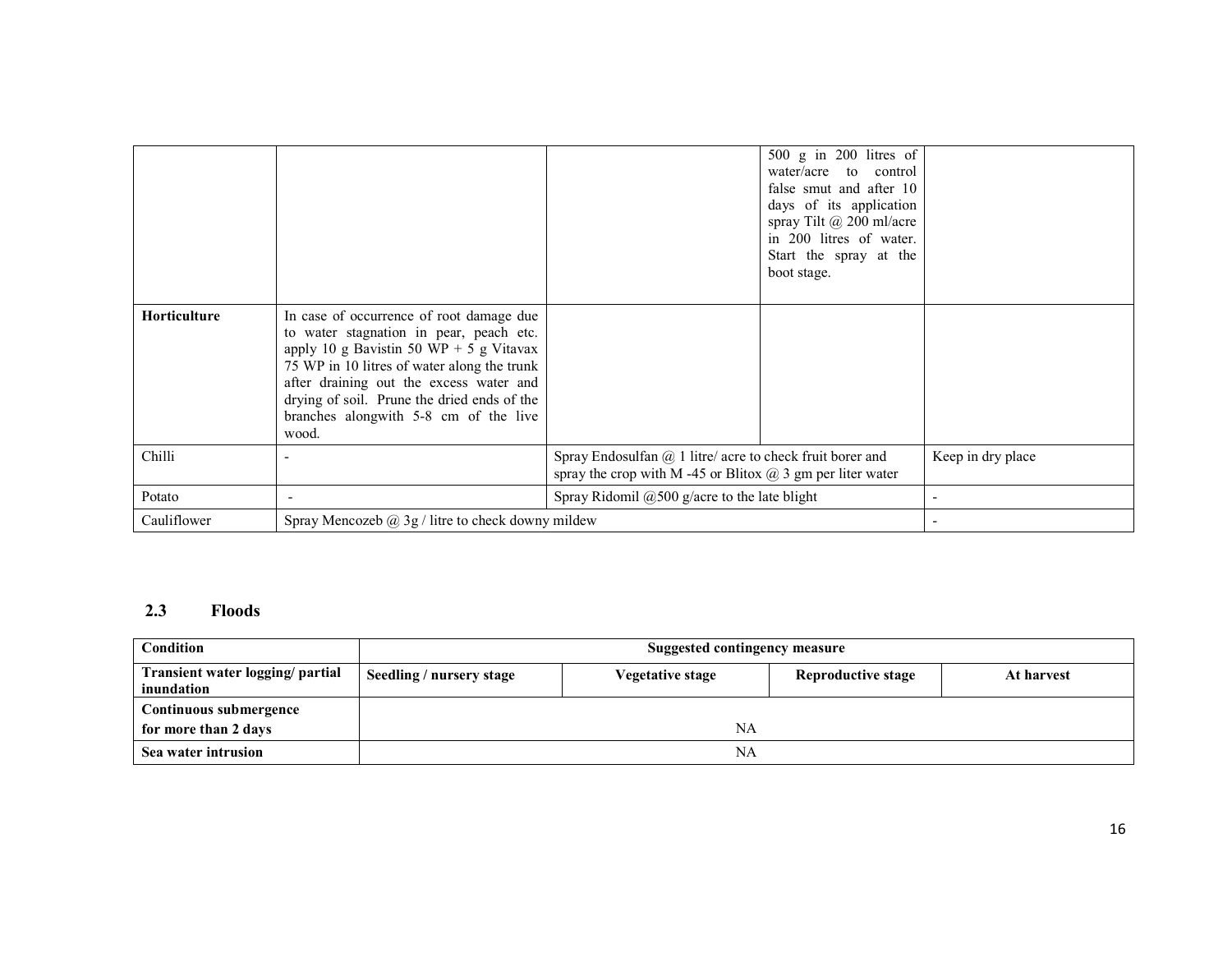| <b>Extreme event type</b> | <b>Suggested contingency measure</b>                           |                                                                        |                                                                                                      |               |  |  |  |
|---------------------------|----------------------------------------------------------------|------------------------------------------------------------------------|------------------------------------------------------------------------------------------------------|---------------|--|--|--|
|                           | Seedling / nursery stage                                       | <b>Vegetative stage</b>                                                | <b>Reproductive stage</b>                                                                            | At<br>harvest |  |  |  |
| <b>Heat Wave</b>          |                                                                |                                                                        |                                                                                                      |               |  |  |  |
| Sunflower                 |                                                                |                                                                        | Since the weather is quite hot during April,<br>apply                                                | <b>NA</b>     |  |  |  |
|                           |                                                                |                                                                        | irrigations at 8-10 days interval for good<br>growth of                                              |               |  |  |  |
|                           |                                                                |                                                                        | sunflower. The crop should not be under<br>stress at flowering, soft dough and hard<br>dough stages. |               |  |  |  |
| Rice                      | Correct Iron deficiency with 0.5%                              | Pounding of water for fifteen days after                               | <b>NA</b>                                                                                            | <b>NA</b>     |  |  |  |
|                           | iron sulphate spray, light and frequent<br>irrigation          | transplanting to check iron deficiency<br>and for crop establishment   |                                                                                                      |               |  |  |  |
| Wheat                     | NA                                                             | NA                                                                     | Apply light irrigation                                                                               | <b>NA</b>     |  |  |  |
| Rapeseed-mustard          | NA                                                             | <b>NA</b>                                                              | <b>NA</b>                                                                                            | <b>NA</b>     |  |  |  |
| Horticulture              |                                                                |                                                                        |                                                                                                      |               |  |  |  |
| Ber                       | Light and frequent irrigation and<br>shelter from western side | Light and frequent irrigation, application of white paint on main stem |                                                                                                      | <b>NA</b>     |  |  |  |
| Guava                     | Light and frequent irrigation and<br>shelter from western side | Light and frequent irrigation, application of white paint on main stem |                                                                                                      | <b>NA</b>     |  |  |  |
| Chilli                    | Mulching and frequent irrigation                               | Mulching and frequent irrigation                                       |                                                                                                      | <b>NA</b>     |  |  |  |
| Cold wave                 |                                                                |                                                                        |                                                                                                      |               |  |  |  |
| <b>Field crops</b>        | <b>NA</b>                                                      |                                                                        |                                                                                                      |               |  |  |  |
| <b>Horticulture</b>       |                                                                |                                                                        |                                                                                                      |               |  |  |  |

#### 2.4 Extreme events: Heat wave / Cold wave/Frost/ Hailstorm /Cyclone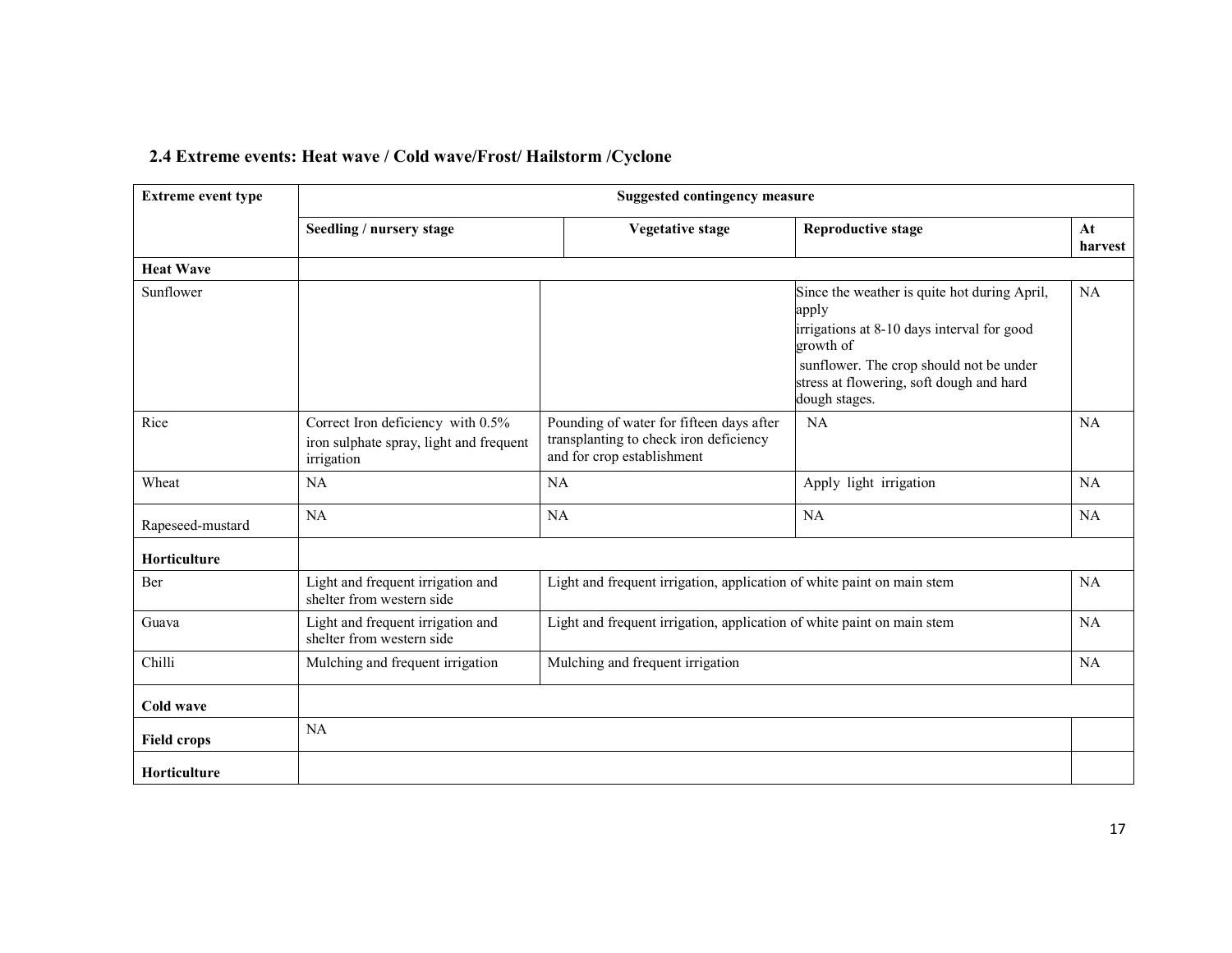| Ber                 | Light and frequent irrigation and<br>shelter from North-western side,<br>smoking                                                                                                 |                                                          | Installation of wind breaks, apply light irrigation and smoke |                                                         |    |
|---------------------|----------------------------------------------------------------------------------------------------------------------------------------------------------------------------------|----------------------------------------------------------|---------------------------------------------------------------|---------------------------------------------------------|----|
| Guava               | $-do-$                                                                                                                                                                           | $-do-$                                                   |                                                               |                                                         | NA |
| Frost               |                                                                                                                                                                                  |                                                          |                                                               |                                                         |    |
| Rapeseed-mustard    | Apply light irrigation                                                                                                                                                           |                                                          |                                                               | <b>NA</b>                                               | NA |
| Horticulture        |                                                                                                                                                                                  |                                                          |                                                               |                                                         |    |
| Ber                 | Protection of nursery with sarkanda etc/<br>Growing of nursery under protected structures.                                                                                       |                                                          | smoke                                                         | Installation of wind breaks. Apply light irrigation and | NA |
| Guava               | Protection of nursery with sarkanda etc/ growing of nursery<br>under protected structures                                                                                        |                                                          | $-do-$                                                        |                                                         | NA |
| Potato              | Burning of leaves and twigs, apply light irrigation frequently or use spriller irrigation system after mid-night<br>Apply light irrigation or use sprinkler irrigation mid night |                                                          |                                                               |                                                         |    |
| <b>Hailstorm</b>    |                                                                                                                                                                                  |                                                          |                                                               |                                                         |    |
| <b>Rice</b>         | Re-transplanting                                                                                                                                                                 |                                                          | Not curable                                                   | Not curable                                             |    |
| Wheat               | Re-sowing                                                                                                                                                                        |                                                          | $-do-$                                                        | $-do-$                                                  |    |
| Rapeseed-mustard    | $-do-$                                                                                                                                                                           |                                                          | $-do-$                                                        | $-do-$                                                  |    |
| <b>Horticulture</b> |                                                                                                                                                                                  |                                                          |                                                               |                                                         |    |
| Ber                 | Protection of nursery with sarkanda etc/ growing of nursery<br>under protected structures.                                                                                       |                                                          |                                                               | Removal of broken limbs and apply light irrigation      | NA |
| Guava               | -do-                                                                                                                                                                             |                                                          | $-do-$                                                        |                                                         | NA |
| Chillies            |                                                                                                                                                                                  |                                                          |                                                               |                                                         |    |
| Potato              |                                                                                                                                                                                  | Spray fungicides to check the further spread of diseases |                                                               |                                                         |    |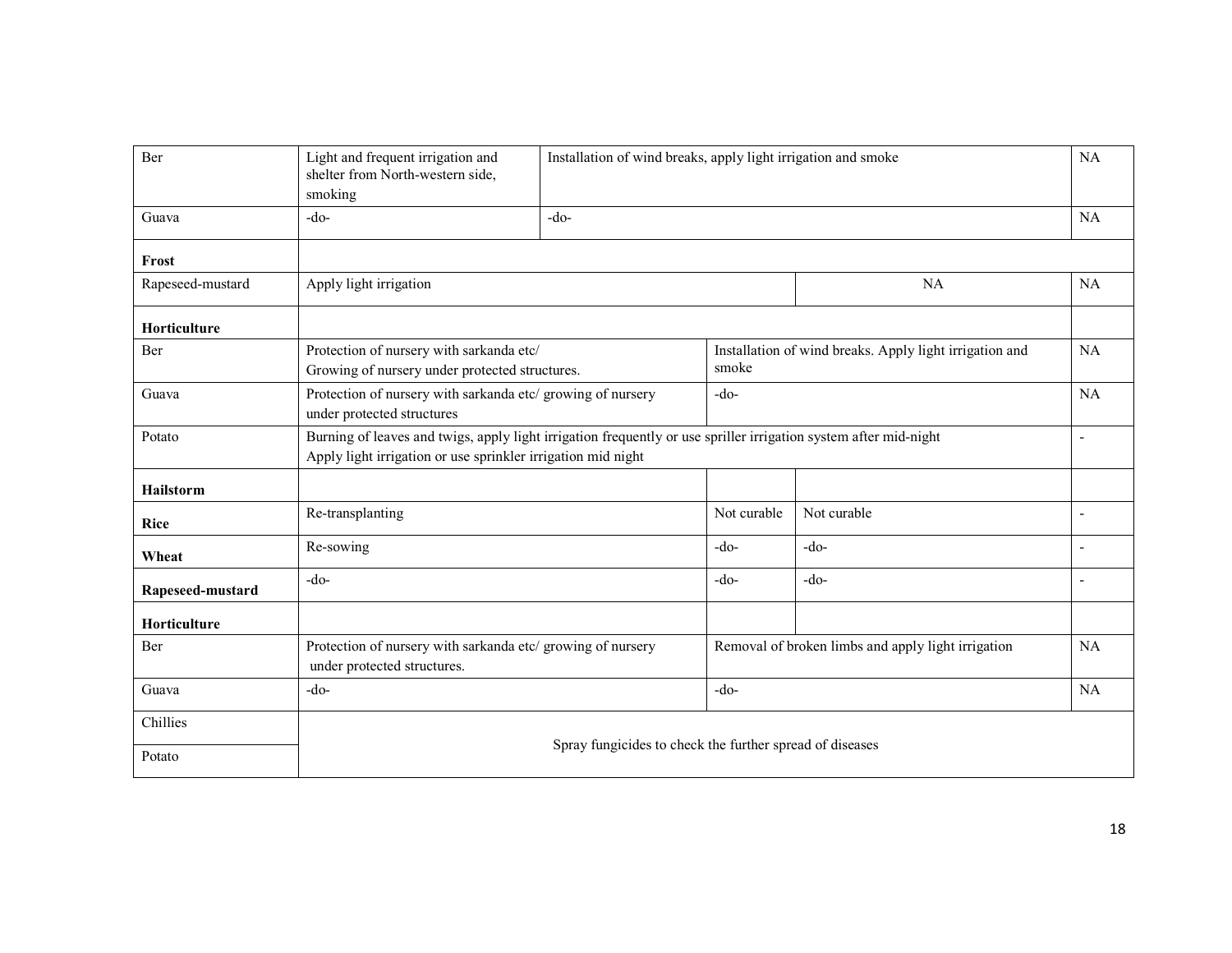| Cauliflower |  |
|-------------|--|
| Peas        |  |

# 2.5 Contingent strategies for Livestock, Poultry & Fisheries

# 2.5.1 Livestock

|                                         | <b>Suggested contingency measures</b>                                                                                                                                                                                                         |                                                                                                                                                                                  |                                                                                        |  |
|-----------------------------------------|-----------------------------------------------------------------------------------------------------------------------------------------------------------------------------------------------------------------------------------------------|----------------------------------------------------------------------------------------------------------------------------------------------------------------------------------|----------------------------------------------------------------------------------------|--|
|                                         | <b>Before the event</b>                                                                                                                                                                                                                       | During the event                                                                                                                                                                 | After the event                                                                        |  |
| Drought                                 |                                                                                                                                                                                                                                               |                                                                                                                                                                                  |                                                                                        |  |
| Feed and fodder<br>availability         | Increase area under fodder cultivation.<br>Collection and storage of wheat/paddy<br>straw.<br>Processing & storage of dry roughages in<br>the form of blocks.<br>Establishing fodder banks and preserving<br>excess fodder as silage and hay. | Utilizing fodder from fodder bank reserves.<br>Utilizing fodder stored in silos.<br>Transporting fodder and dry roughages to the affected<br>area.<br>Arrange concentrate feeds. | Educating farmers for feed $\&$<br>fodder storage.<br>Maintenance/repair of silo pits. |  |
| <b>Drinking</b> water                   | Preserving water in the village ponds for<br>drinking purpose.<br>Excavation of bore wells.<br>Rain water harvesting on individual<br>farm/community basis.                                                                                   | Using preserved water from village ponds for drinking.<br>Ground water resources to be exploited for drinking<br>purposes.                                                       | Maintenance & cleaning of village<br>ponds.<br>Create rain harvesting facilities.      |  |
| <b>Health and disease</b><br>management | Preparedness with sufficient stocks of<br>medicines. Vaccination of animals.<br>Insurance of animals.                                                                                                                                         | Conducting mass animal health camps and treating the<br>affected animals.                                                                                                        | Culling sick animals.<br>Insurance claims.                                             |  |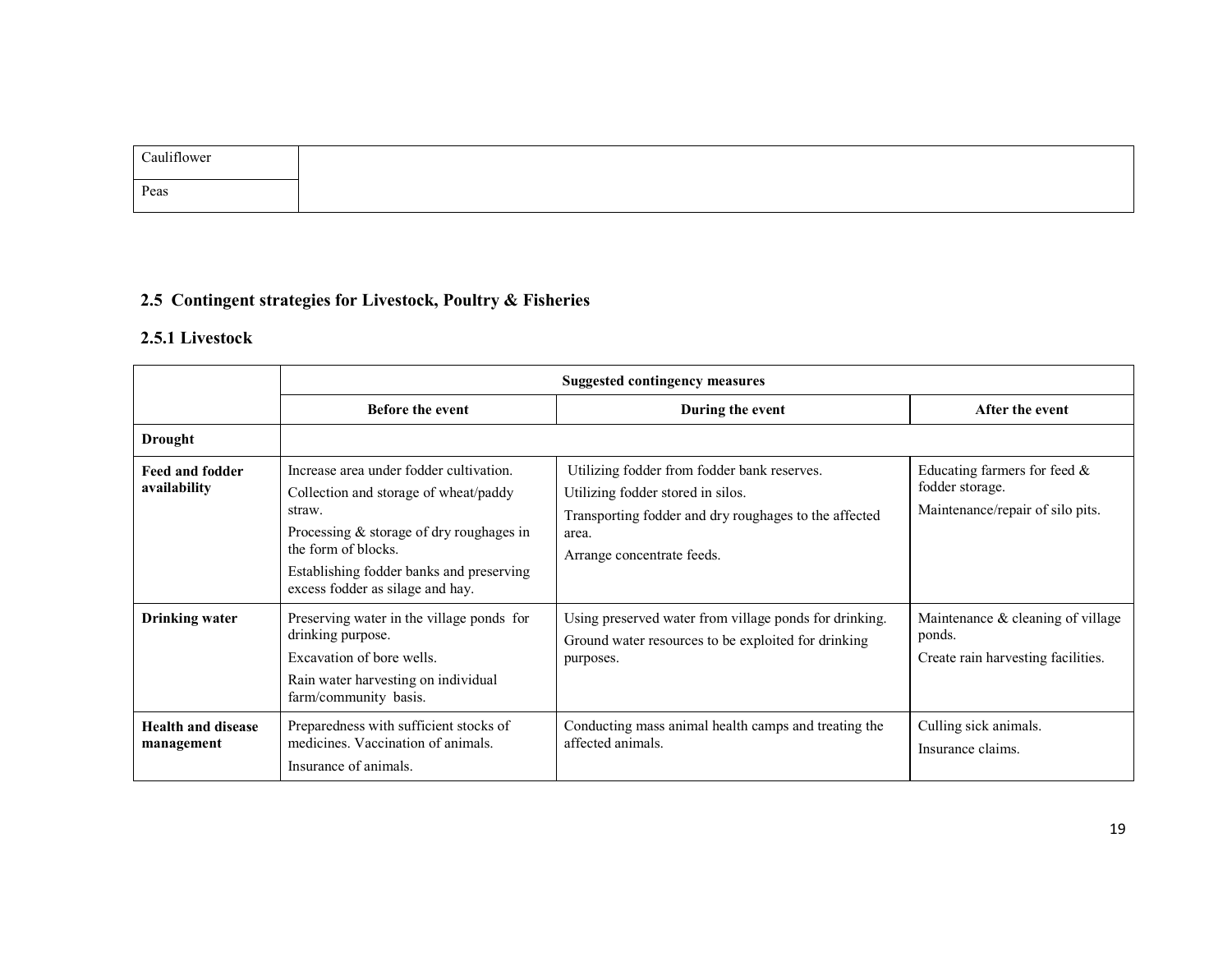| <b>Floods</b>                           |                                                                           |                                                                                                               |                                                                       |  |
|-----------------------------------------|---------------------------------------------------------------------------|---------------------------------------------------------------------------------------------------------------|-----------------------------------------------------------------------|--|
| <b>Feed and fodder</b><br>availability  | Establishing feed & fodder reserves at<br>places safe from floods.        | Moving feed and fodder from the reserves to affected<br>areas.                                                | Maintenance and strengthening of<br>feed & fodder storage facilities. |  |
|                                         | Processing & storage of dry roughages in<br>the form of blocks.           |                                                                                                               | Ensure availability of quality feed<br>and fodder for high yielding   |  |
|                                         | Using excess fodder for silage/hay making.                                |                                                                                                               | animals.                                                              |  |
| <b>Drinking water</b>                   | Excavation of deep bore wells.                                            | Supply of clean and safe water to the animals.                                                                | Cleaning and disinfection of<br>village ponds.                        |  |
| <b>Health and disease</b><br>management | Provision of community shelters at safe<br>places.                        | Shifting of animals from affected areas to safe places at<br>short notice.                                    | Proper disposal of carcasses of<br>dead animals.                      |  |
|                                         | Proper & timely vaccination along with                                    | Quick action by Rapid Action Veterinary force for                                                             | Culling of sick animals.                                              |  |
|                                         | sufficient stock of medicines                                             | animal treatment                                                                                              | Insurance $\&$ govt. relief claims.                                   |  |
|                                         | Constitution of Rapid Action Veterinary<br>force.                         |                                                                                                               |                                                                       |  |
| Cyclone                                 | <b>NA</b>                                                                 |                                                                                                               |                                                                       |  |
| <b>Feed and fodder</b><br>availability  |                                                                           |                                                                                                               |                                                                       |  |
| <b>Drinking</b> water                   |                                                                           |                                                                                                               |                                                                       |  |
| <b>Health and disease</b><br>management |                                                                           |                                                                                                               |                                                                       |  |
| Heat wave and cold                      |                                                                           |                                                                                                               |                                                                       |  |
| wave                                    | <b>NA</b>                                                                 |                                                                                                               |                                                                       |  |
| Shelter/environment<br>management       | Shady tree plantation around animal<br>facilities.                        | Use protective measures to reduce the effects of cold /<br>heat wave with the use of suitable techniques/feed | Plantation of shady trees and wind<br>breakers around animal          |  |
|                                         | Encourage low cost environmentally<br>effective well ventilated shelters. | supplements.<br>Use village ponds for wallowing during heat wave.                                             | facilities/farms.<br>Strengthening of water supply                    |  |
|                                         | Cleaning of village ponds on community                                    | Ensure fresh drinking water supplies.                                                                         | resources/village ponds.                                              |  |
|                                         | basis.                                                                    | Take special care of high yielding animals.                                                                   |                                                                       |  |
|                                         |                                                                           |                                                                                                               |                                                                       |  |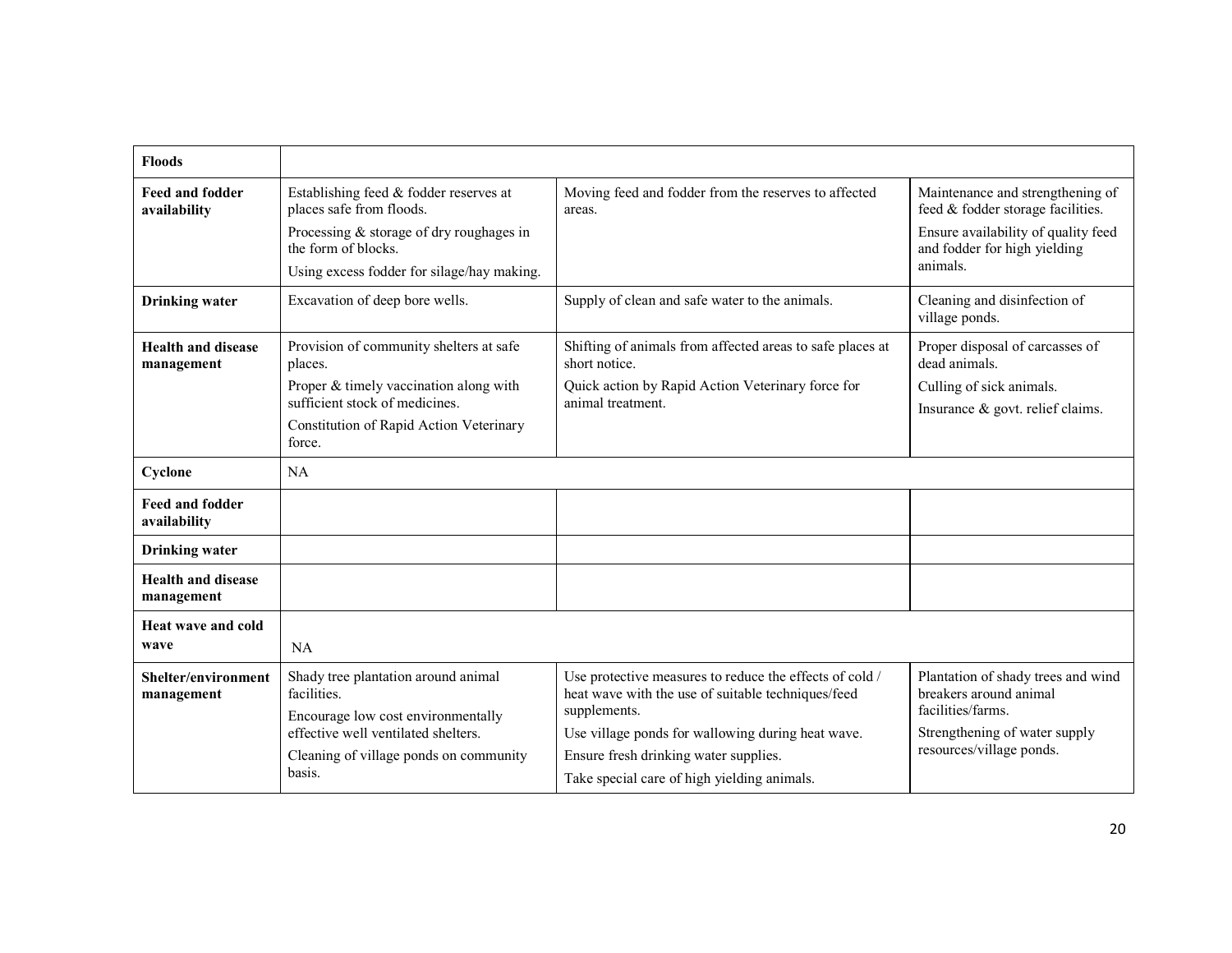|                                         | <b>Preponderances</b> for stress related diseases.                     |                                                                                   |                                                                              |
|-----------------------------------------|------------------------------------------------------------------------|-----------------------------------------------------------------------------------|------------------------------------------------------------------------------|
| <b>Health and disease</b><br>management | Provision of community shelters/hospitals<br>for animal treatments.    | Visits of rapid action force teams in affected area $\&$<br>treatment of animals. | Keep the hyper sensitive animals<br>under observation.                       |
|                                         | Proper & timely vaccination.<br>Eensure sufficient stock of medicines. | Testing the immunity.                                                             | Proper feed and fodder supply for<br>reconditioning the affected<br>animals. |

#### 2.5.2 Poultry

|                                         | Suggested contingency measures                                                       |                                                                       |                                                                              | Convergence/<br>linkages with<br>ongoing<br>programs, if any |
|-----------------------------------------|--------------------------------------------------------------------------------------|-----------------------------------------------------------------------|------------------------------------------------------------------------------|--------------------------------------------------------------|
|                                         | <b>Before the event</b>                                                              | During the event                                                      | After the event                                                              |                                                              |
| <b>Drought</b>                          |                                                                                      |                                                                       | ۰                                                                            |                                                              |
| Shortage of feed<br>ingredients         | Establishing feed reserve banks.                                                     | Utilizing feed from feed reserve banks.                               | Strengthening of feed storage<br>facilities.                                 |                                                              |
| <b>Drinking water</b>                   | Strengthening of water supply sources.                                               | Ensure sufficient drinking water supplies.<br>Judicious use of water. | Creating rain harvesting facilities<br>at individual farms.                  |                                                              |
| <b>Health and disease</b><br>management | Vaccination of birds.<br>Veterinary preparedness with sufficient<br>medicine stocks. | Critical observation of flocks for any<br>infection on daily basis.   | Culling and disposal of affected<br>birds.                                   |                                                              |
| <b>Floods</b>                           |                                                                                      |                                                                       |                                                                              |                                                              |
| Shortage of feed<br>ingredients         | Ensure feed reserves to meet<br>requirements for 2-3 months.                         | Use feed from feed reserves.<br>Arrange feed from other area.         | Cleaning & disinfection of feed<br>stores.<br>Dispose of fungal contaminated |                                                              |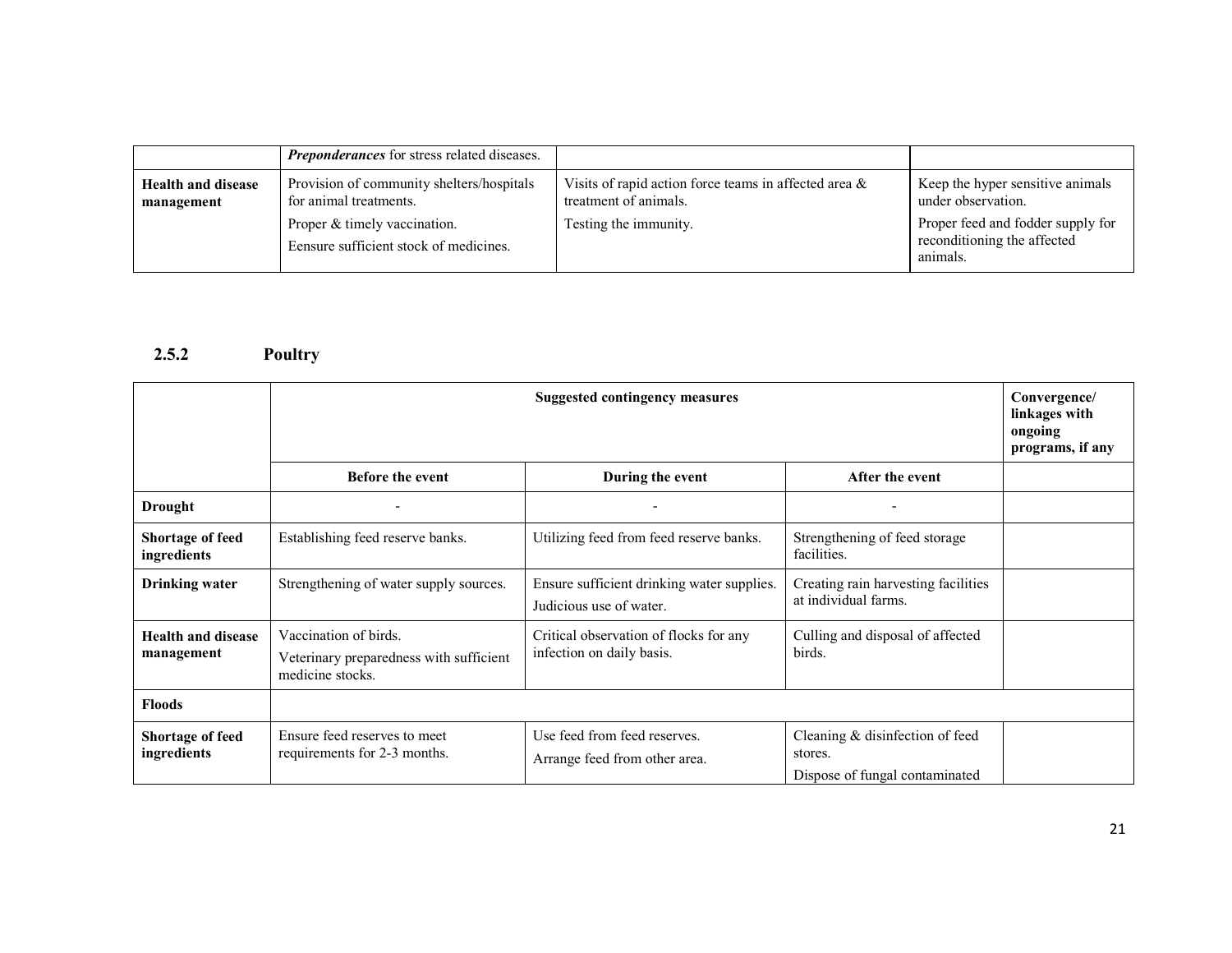|                                         |                                                                                           |                                                                                                                                                                                                                                    | feed.                                                                                                            |
|-----------------------------------------|-------------------------------------------------------------------------------------------|------------------------------------------------------------------------------------------------------------------------------------------------------------------------------------------------------------------------------------|------------------------------------------------------------------------------------------------------------------|
| <b>Drinking</b> water                   | Excavation of deep bore wells.                                                            | Use water from deep bore well.                                                                                                                                                                                                     | Maintenance of water supply<br>sources.                                                                          |
| <b>Health and disease</b><br>management | Emergency veterinary preparedness<br>with sufficient stocks of medicines.                 | Deworming of birds.<br>Visit of rapid action force to the affected<br>area for emergency treatment.                                                                                                                                | Culling affected birds.<br>Proper disposal of dead carcasses.<br>Cleaning and disinfection of<br>poultry houses. |
| Cyclone                                 |                                                                                           |                                                                                                                                                                                                                                    |                                                                                                                  |
| <b>Shortage of feed</b><br>ingredients  |                                                                                           |                                                                                                                                                                                                                                    |                                                                                                                  |
| <b>Drinking</b> water                   |                                                                                           |                                                                                                                                                                                                                                    |                                                                                                                  |
| <b>Health and disease</b><br>management |                                                                                           |                                                                                                                                                                                                                                    |                                                                                                                  |
| Heat wave and<br>cold wave              |                                                                                           |                                                                                                                                                                                                                                    |                                                                                                                  |
| Shelter/environme<br>nt management      | Build comfortable shelter.<br>Tree plantation/wind breakers around<br>poultry facilities. | Ensure supply of fresh drinking water.<br>Use cooling or heating devices for<br>comfort of birds.<br>Use protective measures to reduce the<br>effects of cold / heat wave with the use of<br>suitable techniques/feed supplements. | Repair/maintenance of shelters.                                                                                  |
| <b>Health and disease</b><br>management | Vaccination of birds.<br>Emergency veterinary preparedness<br>with medicines.             | Watch the flocks for any infection<br>critically<br>Testing the titer against RD<br>Quick treatment of birds against any<br>disease outbreak.                                                                                      | Reconditioning of birds.<br>Culling and disposal of affected<br>birds.                                           |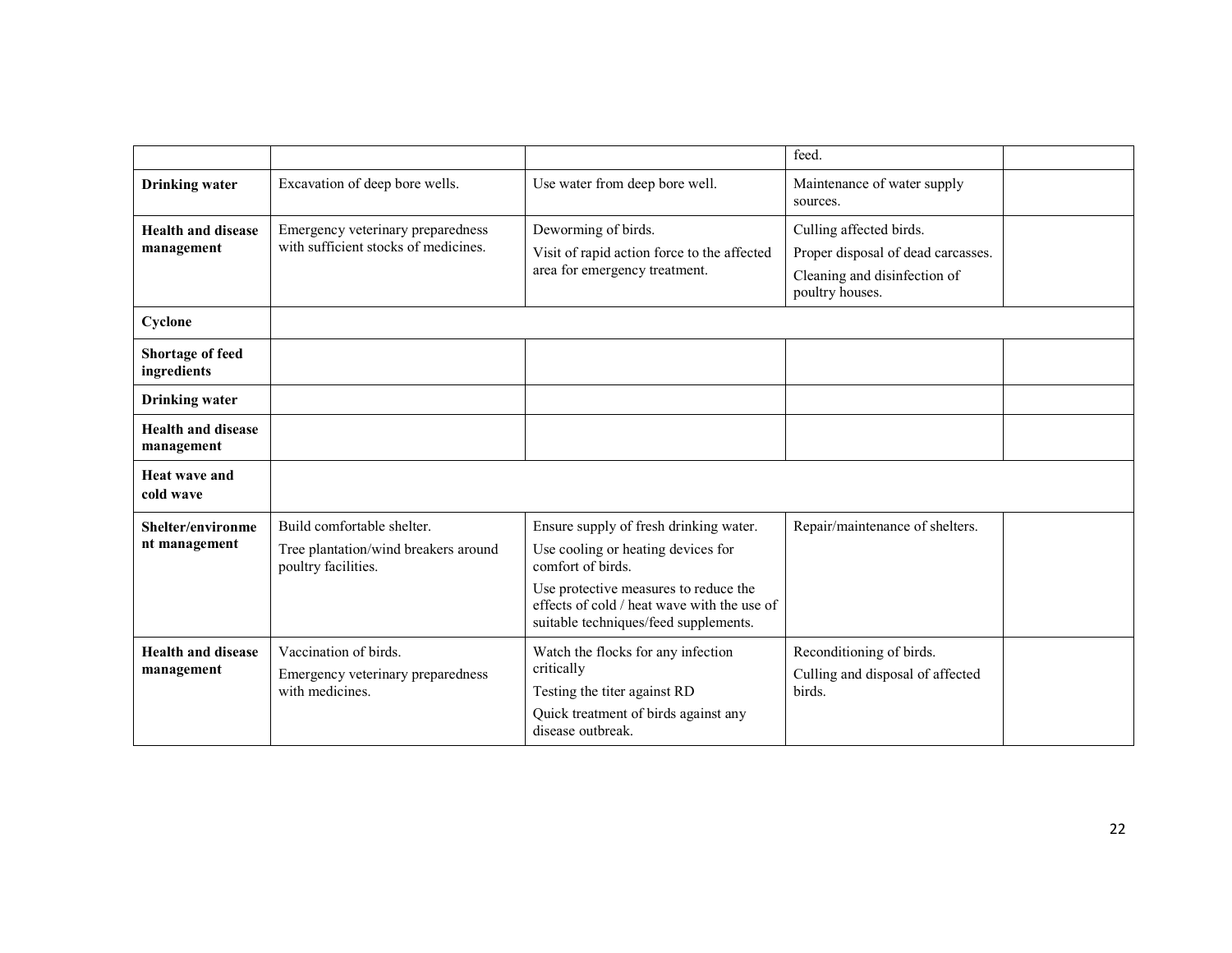#### 2.5.3. Fisheries/ Aquaculture

|                                                                | <b>Suggested Contingency measures</b> |                                       |                                          |  |
|----------------------------------------------------------------|---------------------------------------|---------------------------------------|------------------------------------------|--|
|                                                                | <b>Before the event</b>               | During the event                      | After the event                          |  |
| <b>Drought</b>                                                 |                                       |                                       |                                          |  |
| A. Capture                                                     |                                       |                                       |                                          |  |
| <b>Marine</b>                                                  |                                       |                                       |                                          |  |
| <b>Inland</b>                                                  |                                       |                                       |                                          |  |
| (i) Shallow water depth due to                                 | i) Critical analysis of long range    | i) Use stored water.                  | i) Need based monitoring through         |  |
| insufficient rains/inflow                                      | forecast data.                        | ii) Make judicious use of available   | research plan.                           |  |
|                                                                | ii) Storage of water.                 | water sources.                        | ii) Intensive afforestation program.     |  |
|                                                                | iii) Afforestation program            | iii) Divert water from unutilized     | iii) Augmentation of surface water flow. |  |
|                                                                | iv) Conservation of rivers,           | areas.                                | iv) Construction of water reservoir.     |  |
|                                                                | wetlands/village ponds.               | iv) Utilize canal water.              | v) Adoption of rain harvesting methods.  |  |
|                                                                | v) Re-excavation of local             | v)Aeration of fish ponds.             | vii) Prepare vulnerability map.          |  |
|                                                                | canals/ponds.                         |                                       |                                          |  |
|                                                                |                                       |                                       |                                          |  |
| (ii) Changes in water quality                                  | i) Dumping of solid, liquid and waste | i) Use disinfectants and therapeutic  | i) To maintain water quality, need based |  |
|                                                                | should be stopped.                    | drugs.                                | research data should be generated.       |  |
|                                                                | ii)Store chemicals, disinfectants and | ii) Adoption of bio remedial measures | ii) Dumping of solid, liquid and waste   |  |
|                                                                | therapeutic drugs.                    |                                       | should be stopped through enactment of   |  |
|                                                                |                                       |                                       | legislation.                             |  |
| (iii) Any other                                                |                                       |                                       |                                          |  |
| <b>B.</b> Aquaculture                                          |                                       |                                       |                                          |  |
| (i) Shallow water in ponds due to<br>insufficient rains/inflow | i) Critical evaluation of long range  | i) Use stored water.                  | i) Need based monitoring through         |  |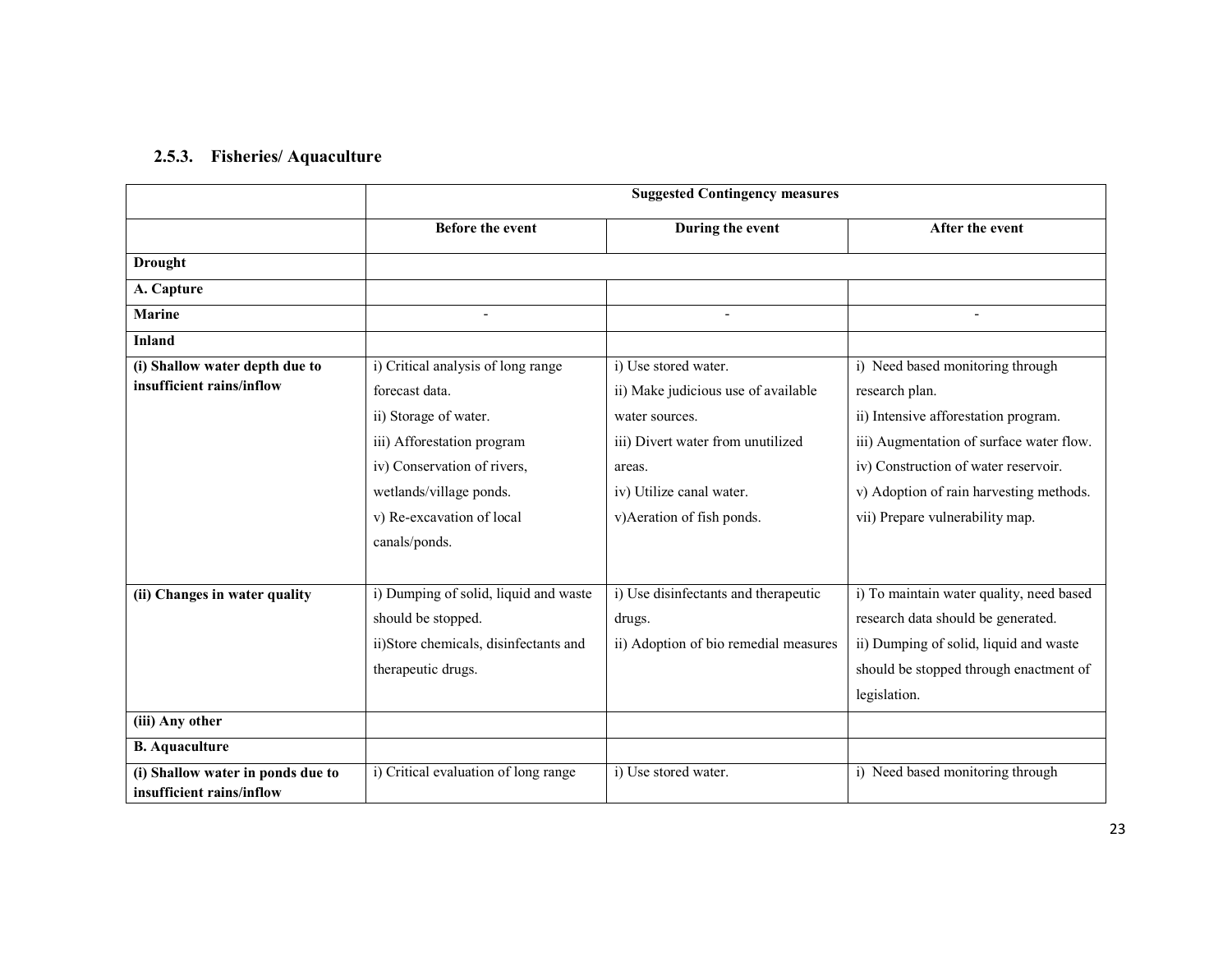|                                      | forecast data.                          | ii) Make judicious use of available   | research plan.                           |
|--------------------------------------|-----------------------------------------|---------------------------------------|------------------------------------------|
|                                      | ii) Storage of water.                   | water sources.                        | ii) Intensive afforestation program.     |
|                                      | iii) Afforestation program.             | iii) Divert water from unutilized     | iii) Augmentation of surface water flow. |
|                                      | iv) Installation of tube wells.         | areas.                                | iv) Construction of water reservoir.     |
|                                      | v) Conservation of                      | iv) Utilize canal water.              | v) Adoption of rain harvesting methods.  |
|                                      | rivers/wetlands/dams.                   | v)Aeration of fish ponds.             | vii) Prepare vulnerability map.          |
|                                      | vi) Re-excavation of local canals and   |                                       |                                          |
|                                      | ponds                                   |                                       |                                          |
| (ii) Impact of salt load build up in | i) Store chemicals, disinfectants and   | i) Immediate examination of water     | i) Need based research data should be    |
| ponds/Changes in water quality       | therapeutic drugs.                      | samples.                              | generated.                               |
|                                      |                                         | ii) Use appropriate disinfectants and | ii) Cleaning of water bodies.            |
|                                      |                                         | therapeutic drugs.                    | iii) Regular water monitoring and bio-   |
|                                      |                                         | iii) Adoption of bio-remedial         | monitoring of water bodies.              |
|                                      |                                         | measures.                             |                                          |
|                                      |                                         | iv)Reduce salinity to moderate levels |                                          |
|                                      |                                         | for increasing survival rate of       |                                          |
|                                      |                                         | fish/prawn/other organisms with the   |                                          |
|                                      |                                         | application of scientific techniques. |                                          |
| Flood                                |                                         |                                       |                                          |
| A. Capture                           |                                         |                                       |                                          |
| <b>Marine</b>                        |                                         |                                       |                                          |
| <b>Inland</b>                        |                                         |                                       |                                          |
| (i) Average compensation paid due    | i) Be prepared to evacuate at a short   | i) Human evacuation from the area.    | i) Arrangement for rescue and casualty   |
| to loss of human life                | notice.                                 | ii) Coordination of assistance.       | care.                                    |
|                                      | ii) Preparation of flood control action | iii) Damage and need assessment.      | ii) Arrangement for burial control room. |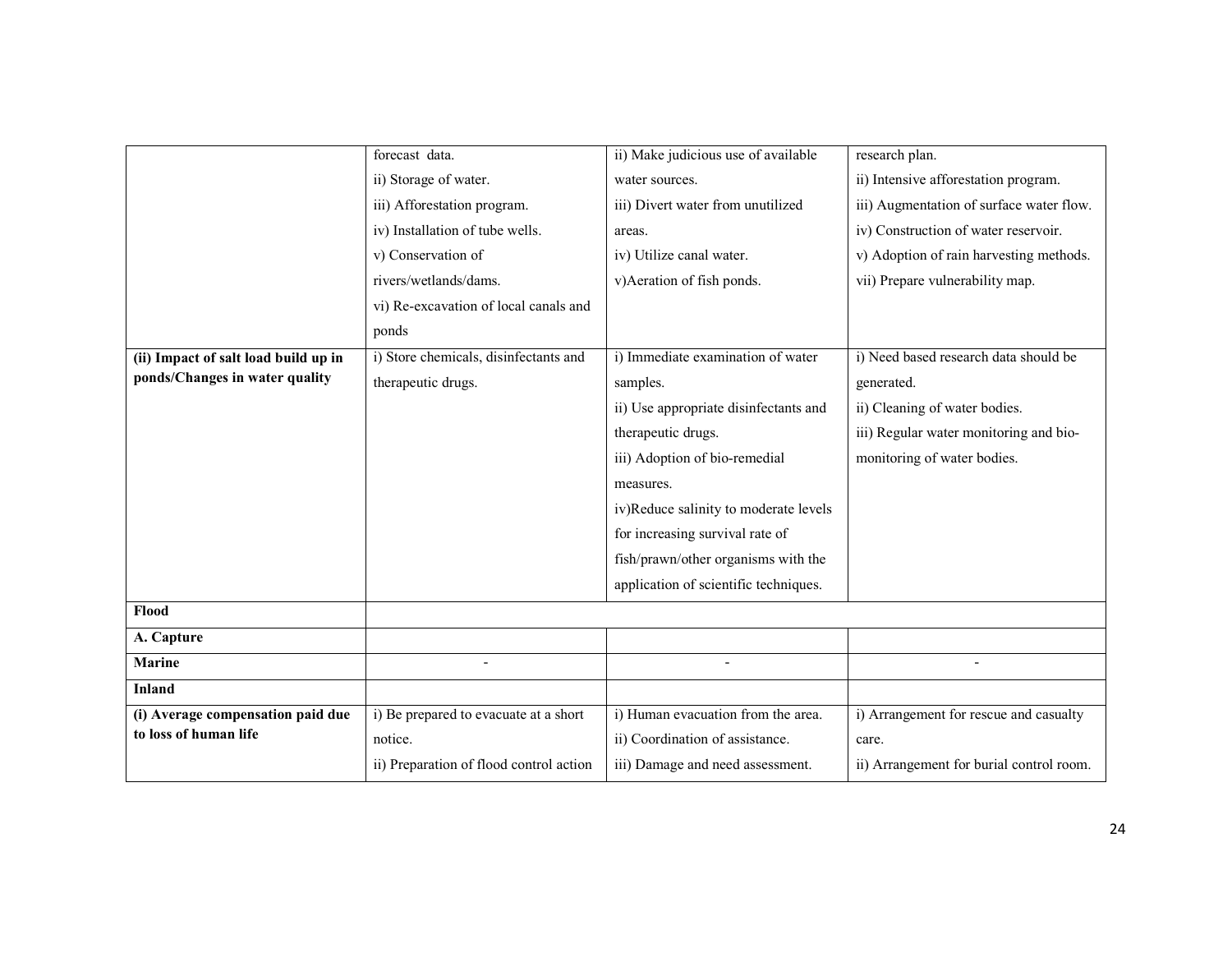|                                | plan.                                    | iv) Immediate management of relief     | iii) Restoration of essential services,  |
|--------------------------------|------------------------------------------|----------------------------------------|------------------------------------------|
|                                | iii) Warning dissemination and           | supplies.                              | security and protection of property      |
|                                | precautionary response.                  | v) Immediate help and compensation     | iv)Support to rehabilitation, logistics, |
|                                | iv) Formation of flood management        | delivery during emergency.             | training and awareness build up $\&$     |
|                                | committee.                               |                                        | testing and updating the plan            |
|                                | v) Mobilize local committees for         |                                        | v) Insurance claim.                      |
|                                | protection.                              |                                        |                                          |
|                                | vi)Enhancement in coping capabilities    |                                        |                                          |
|                                | of common people.                        |                                        |                                          |
|                                | vii) Insurance for the life of           |                                        |                                          |
|                                | people/fishermen.                        |                                        |                                          |
| (ii) No. of boats/nets damaged | i) Annual repair of boats/nets and       | i) Coordination of assistance.         | i) Education/training for technical      |
|                                | gears.                                   | iii) Immediate management of relief    | knowledge for the repair of boats/nets   |
|                                | ii) Insurance of boats/nets/gears.       | supplies.                              | and gears.                               |
|                                |                                          | iv) Govt. support and compensation.    | ii) Provision for evacuation.            |
|                                |                                          |                                        | iii) Loss assessment & insurance claim.  |
| (iii) No. of houses damaged    | i) Educate and provide training for      | i) Damaged house enumeration and       | i) Repair of damaged houses.             |
|                                | the repair of houses.                    | loss assessment.                       | ii) Loss assessment & insurance claim.   |
|                                | ii) Store raw materials for repairing of | ii)Coordination of assistance.         |                                          |
|                                | houses.                                  | iii) Immediate management of relief    |                                          |
|                                | iii) House insurance.                    | supplies.                              |                                          |
|                                |                                          | iv) Immediate support and              |                                          |
|                                |                                          | compensation.                          |                                          |
| (iv) Loss of stock             | i) Keep boats, nets/gears ready for      | i)Mobilize local people for protection | i) Locate backup stocks and verify its   |
|                                | emergency use.                           | ii)Hire stock/inputs from              | usability.                               |
|                                | ii) Store fuels, food/other item.        | areas/company/ farmers who are not     | ii) Follow flood control management      |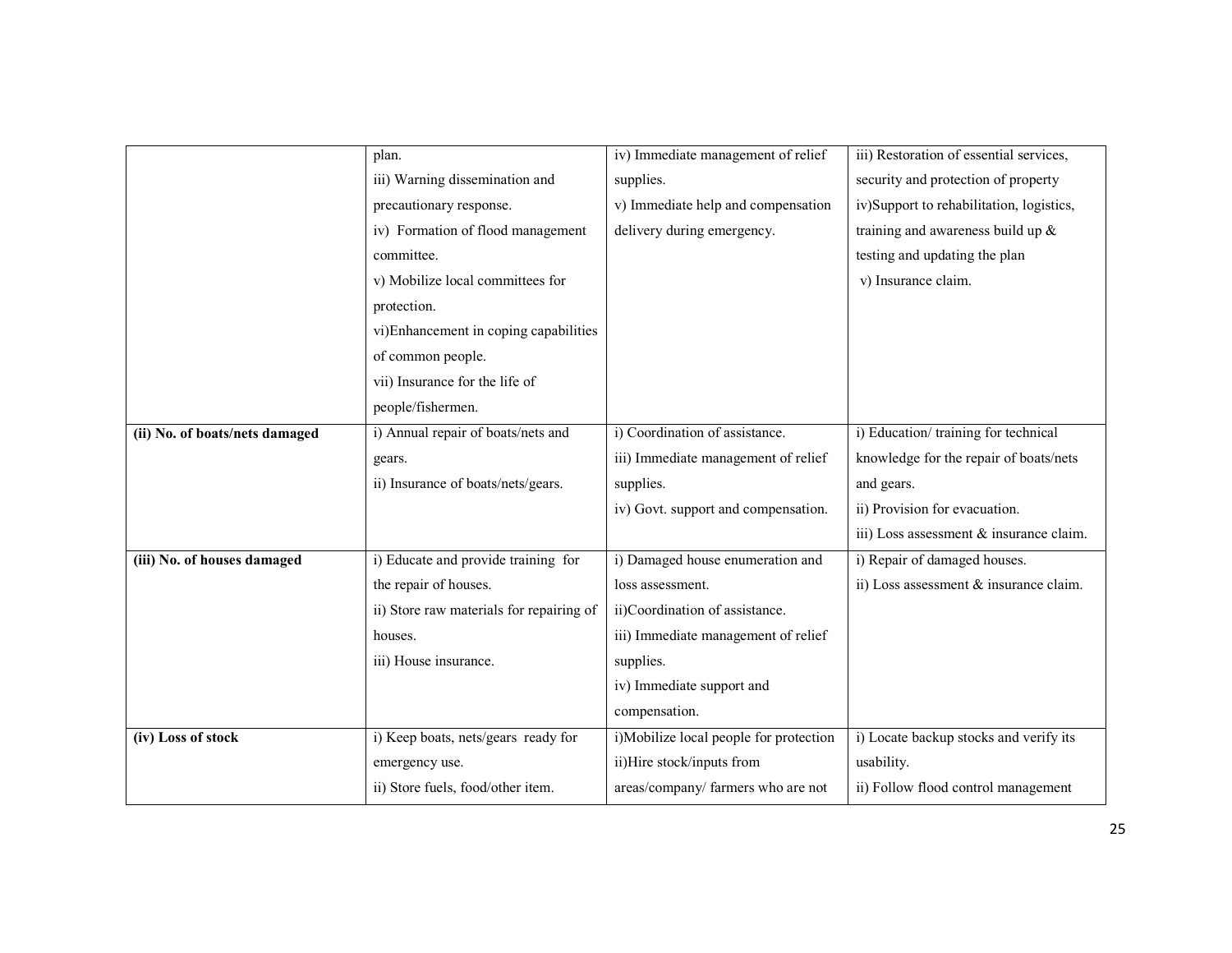|                              | iii) Develop flood control             | affected by flood.                    | plan.                                       |
|------------------------------|----------------------------------------|---------------------------------------|---------------------------------------------|
|                              | management plans.                      |                                       | iii)Notify utilities of the critical demand |
|                              | iv) Stock material insurance.          |                                       | about loss of stock and inputs.             |
|                              |                                        |                                       | iv) Loss assessment & insurance claim.      |
| (v) Changes in water quality | i) Provision to stop/close the         | i) Do not use contaminated water.     | i) Need based research data should be       |
|                              | effluent/sewage discharge point in to  | ii) Proper preparation and            | generated to maintain water quality,        |
|                              | water bodies.                          | management through emergency          | ii) Dumping of solid, liquid and waste      |
|                              | ii) Store chemicals, disinfectants and | aeration.                             | should be stopped through enactment of      |
|                              | therapeutic drugs.                     | iii) Use appropriate amount of        | legislation.                                |
|                              | iii) Develop flood control             | disinfectants, chemicals and          | iii) Contact govt. and industrial           |
|                              | management plan.                       | therapeutic drugs.                    | organization for immediate remedy and       |
|                              |                                        | iv)Immediate support of               | cleaning of the water bodies.               |
|                              |                                        | govt./industrial organization for     | iv) Regular water monitoring and bio-       |
|                              |                                        | maintaining the purity and quality of | monitoring of water bodies for              |
|                              |                                        | water bodies.                         | formulation of management plan.             |
|                              |                                        | v) Need based bioremediation.         |                                             |
| (vi) Health and disease      | i) Advance planning and                | i)Prompt action or immediate removal  | i) Laboratory diagnosis of disease fish,    |
|                              | preparedness.                          | of disease causing agents/ dead fish. | generation of data about type or kind of    |
|                              | ii) Store chemicals, disinfectants and | ii)Proper disposal of dead fish.      | disease spread.                             |
|                              | therapeutic drugs.                     | iii) Use appropriate amount of        | ii) Eradicating the disease where           |
|                              | iii) Stock sufficient stock of         | disinfectants, chemicals and          | possible.                                   |
|                              | medicines.                             | therapeutic drugs.                    | iii) Follow up surveillance and             |
|                              |                                        | iv) Emergency aeration or splashing   | monitoring after disease outbreak.          |
|                              |                                        | in water bodies.                      | iv) Bio-monitoring and maintaining          |
|                              |                                        |                                       | water quality.                              |
|                              |                                        |                                       | v) Need based research data should be       |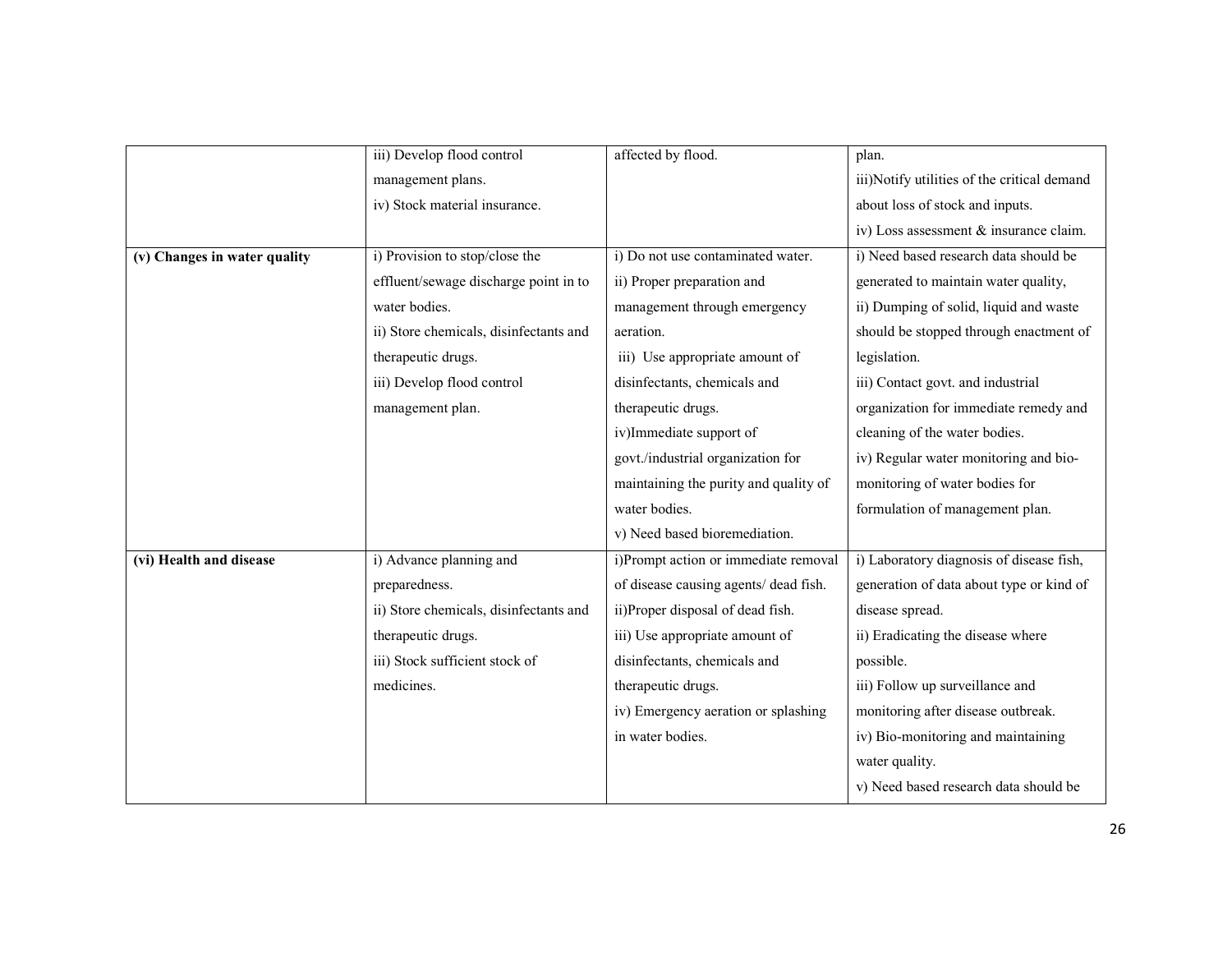|                                 |                                        |                                        | generated.                               |
|---------------------------------|----------------------------------------|----------------------------------------|------------------------------------------|
|                                 |                                        |                                        | vi) Loss assessment & insurance claim.   |
|                                 |                                        |                                        |                                          |
| <b>B.</b> Aquaculture           |                                        |                                        |                                          |
| (i) Inundation with flood water | i) Proper facility construction        | i) Arrangement for evacuation          | i) Support to rehabilitation, logistics, |
|                                 | /strengthening for ponds and its stock | ii) Arrangement for rescue and         | training and awareness build up &        |
|                                 | safety.                                | casualty care                          | testing and updating the plan.           |
|                                 | ii) Development of flood control       | iii) Arrangement for burial control    | ii) Reallocate fish to maintain          |
|                                 | management plan.                       | room.                                  | appropriate biomass so that waste        |
|                                 | iii) Arrangement of emergency          | iv) Restoration of essential services, | assimilation capacity of pond is not     |
|                                 | backup equipment on site.              | security and protection of property.   | exceeded.                                |
|                                 | iv) Insurance of stocks.               | v) Coordination of assistance.         | iii) Reduce or cease feeding because     |
|                                 | v) Prevention from entry of alien/wild | vi) Damage and need assessment.        | uneaten food and fish wastes causes      |
|                                 | organisms through flood water.         | vii) Immediate management of relief    | decrease in dissolved oxygen level.      |
|                                 |                                        | supplies.                              | iv) Strengthening of water bodies/ponds. |
|                                 |                                        | viii) Release excess water from height | v) Loss assessment & insurance claim.    |
|                                 |                                        | of T.                                  |                                          |
|                                 |                                        | ix) Lower the water level in culture   |                                          |
|                                 |                                        | facilities.                            |                                          |
|                                 |                                        |                                        |                                          |
| (ii) Water contamination and    | i) Provision to stop/close the         | i) Do not use contaminated             | i) Need based research data should be    |
| changes in water quality        | effluent/sewage discharge into water   | water.                                 | generated to maintain water quality,     |
|                                 | bodies.                                | ii) Proper preparation and             | ii) Dumping of solid, liquid and waste   |
|                                 | ii) Store chemicals, disinfectants and | management through emergency           | should be stopped through enactment of   |
|                                 | therapeutic drugs.                     | aeration.                              | legislation.                             |
|                                 | iii) Develop flood control             | iii) Use appropriate amount of         | iii) Contact govt. and industrial        |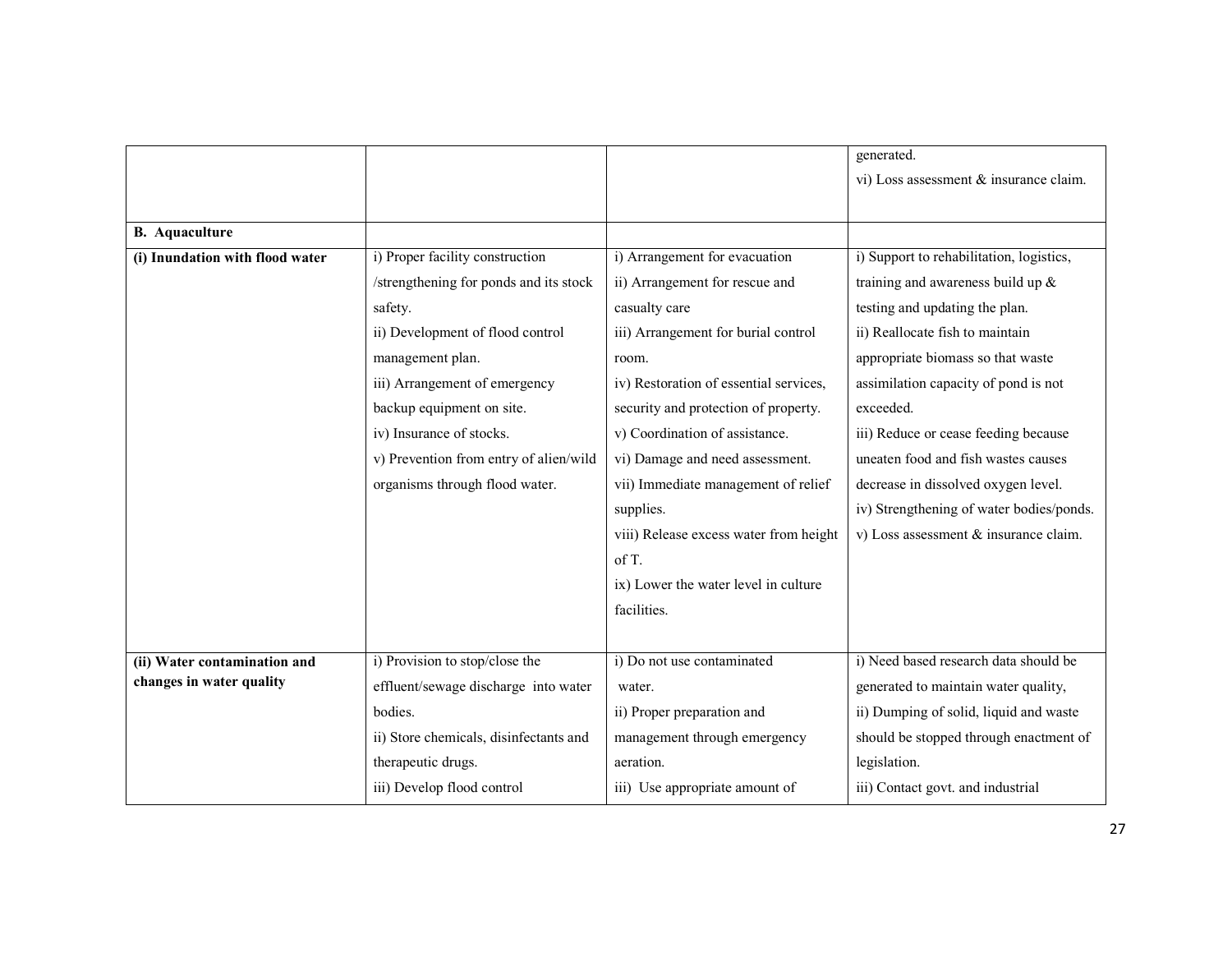|                                     | management plan.                       | disinfectants, chemicals and             | organization for immediate remedy and    |
|-------------------------------------|----------------------------------------|------------------------------------------|------------------------------------------|
|                                     |                                        | therapeutic drugs.                       | cleaning of water bodies.                |
|                                     |                                        | iv) Immediate support of                 | iv) Regular water monitoring and bio-    |
|                                     |                                        | govt./industrial organization for        | monitoring of water bodies for           |
|                                     |                                        | maintaining the purity and quality of    | formulation of management plan.          |
|                                     |                                        | water bodies.                            |                                          |
|                                     |                                        | iv) Need based bioremediation.           |                                          |
| (iii) Health and diseases           | i) Advance planning and                | i)Identification of type of disease      | i) laboratory diagnosis of disease fish, |
|                                     | preparedness.                          | outbreak, prompt action or immediate     | generation of data about type or kind of |
|                                     | ii) Store chemicals, disinfectants and | removal of disease causing agents/       | disease occurrence.                      |
|                                     | therapeutic drugs.                     | dead fish.                               | ii) Eradicating the disease.             |
|                                     | iii) Stock sufficient emergency        | ii) Proper disposal of dead fish.        | iii) Follow up surveillance and          |
|                                     | medicines.                             | iii) Use appropriate amount of           | monitoring after disease outbreak.       |
|                                     |                                        | disinfectants, chemicals and             | iv) Proper disposal of dead fish.        |
|                                     |                                        | therapeutic drugs.                       | vii) Loss assessment & insurance claim.  |
|                                     |                                        | iv) Determination of nature and speed    |                                          |
|                                     |                                        | of transmission of diseases.             |                                          |
|                                     |                                        | v) Proper preparation and                |                                          |
|                                     |                                        | management through emergency             |                                          |
|                                     |                                        | aeration.                                |                                          |
| (iv) Loss of stock and input (feed, | i) Keep the stock/input in safer place | i) Search/locate the stock/input, if the | i) Strengthening of stock.               |
| chemicals)                          | for emergency purpose.                 | condition is good can be used for the    | ii) Assessment of total loss.            |
|                                     | ii) Store fuels, food/other items.     | purpose otherwise discard it.            | iii) Insurance claims.                   |
|                                     | iii) Develop flood control             | ii) Mobilize local people for            |                                          |
|                                     | management plan.                       | protection.                              |                                          |
|                                     | iv) Stock material insurance.          | iii) Purchase/hire valuable              |                                          |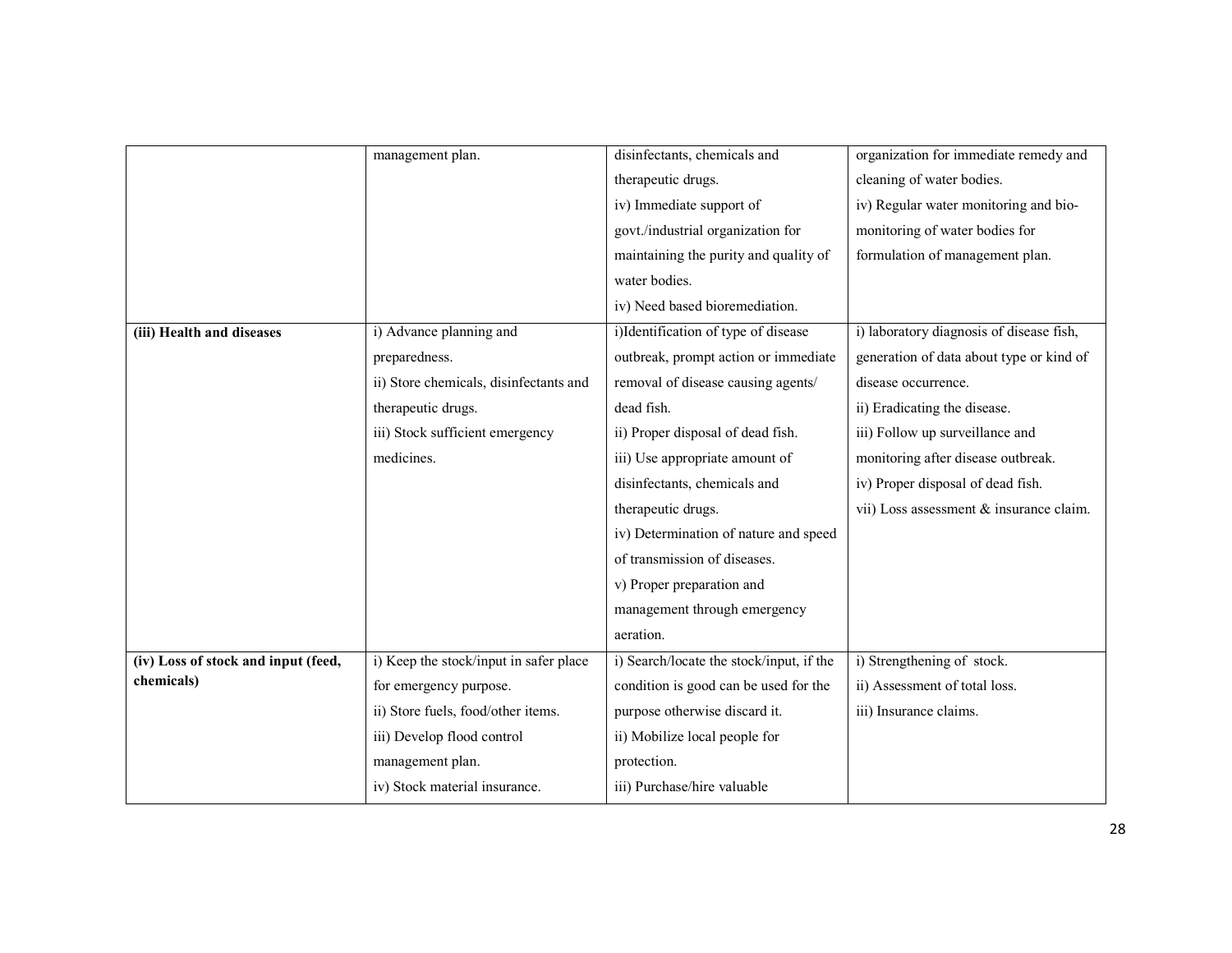|                                                                 |                                          | stock/inputs from areas/company/      |                                              |
|-----------------------------------------------------------------|------------------------------------------|---------------------------------------|----------------------------------------------|
|                                                                 |                                          | farmers who are not affected by flood |                                              |
| (v) Infrastructure damage (pumps,                               | i)Training for emergency the repair of   | i) Damaged infrastructure             | i) Locate backup equipment and verify        |
| aerators, huts etc)                                             | infrastructure.                          | enumeration and need assessment.      | its operation.                               |
|                                                                 | ii) Store raw materials for repairing of | ii) Locate backup equipment and       | ii) Notify utilities of the critical demand. |
|                                                                 | pumps aerators, huts etc.                | verify its operation.                 | iii) Repair of damaged infrastructure.       |
|                                                                 | iii) Infrastructure insurance.           | iii)Coordination of assistance.       | iv) Loss assessment & insurance claim.       |
|                                                                 |                                          | iv)Immediate management of relief     |                                              |
|                                                                 |                                          | supplies.                             |                                              |
|                                                                 |                                          |                                       |                                              |
| 3. Cyclone / Tsunami                                            | Not a cyclone prone district.            | Not a cyclone prone district.         | Not a cyclone prone district.                |
| A. Capture                                                      |                                          |                                       |                                              |
|                                                                 |                                          |                                       |                                              |
| <b>Marine</b>                                                   |                                          |                                       |                                              |
| (i) Average compensation paid due<br>to loss of fishermen lives |                                          |                                       |                                              |
| (ii) Avg. no. of boats/nets damaged                             | $\overline{\phantom{a}}$                 | $\overline{\phantom{a}}$              |                                              |
| (iii) Avg. no. of houses damaged                                |                                          |                                       |                                              |
|                                                                 |                                          |                                       |                                              |
| <b>Inland</b>                                                   |                                          |                                       |                                              |
| <b>B.</b> Aquaculture                                           |                                          |                                       |                                              |
| (i) Overflow / flooding of ponds                                |                                          |                                       |                                              |
| (ii) Changes in water quality                                   |                                          |                                       |                                              |
| (freshwater/brackish water ratio)                               |                                          |                                       |                                              |
| (iii) Health and disease                                        | $\overline{a}$                           | $\overline{a}$                        |                                              |
| (iv) Loss of stock and input (feed,                             |                                          |                                       |                                              |
| chemicals etc.)<br>(v) Infrastructure damage (pumps,            |                                          |                                       |                                              |
| aerators, shelters/huts etc.)                                   |                                          |                                       |                                              |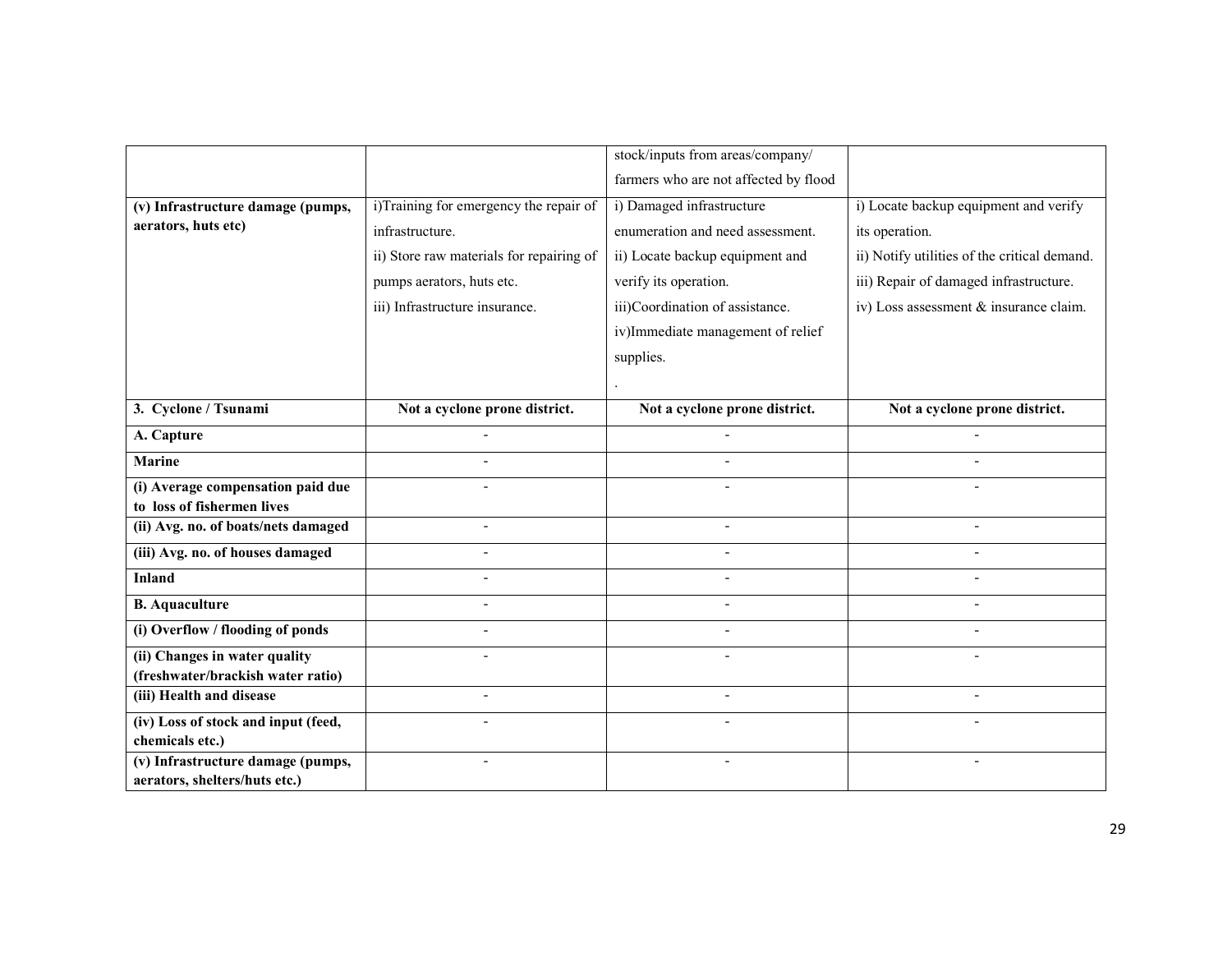| Heat wave and cold wave                            |                                          |                                         |                                             |
|----------------------------------------------------|------------------------------------------|-----------------------------------------|---------------------------------------------|
| A. Capture                                         |                                          |                                         |                                             |
| <b>Marine</b>                                      |                                          |                                         |                                             |
| <b>Inland</b>                                      | i)Listen to local weather forecasts and  | i) Monitor fishing sites frequently to  | i) Intensive afforestation program.         |
|                                                    | stay aware of upcoming temperature       | ensure that they are not affected by    | ii) Collect basic weather data on           |
|                                                    | changes.                                 | heat or cold waves.                     | incidence of extreme as well as physical    |
|                                                    | ii) Arrange the aerators.                | ii) Use dark materials to cover the     | data of water bodies, water chemistry       |
|                                                    | iii) Ensure sufficient water quantity in | water bodies during excessive heat      | and seasonal changes, plankton profile      |
|                                                    | water bodies.                            | waves.                                  | and seasonal blooms, topography and         |
|                                                    | iv) Formulate strategic fishing          | iii) Adopt proper care and              | soil composition.                           |
|                                                    | management during the heat waves or      | management during the fishing period    | iii) Gather information about history of    |
|                                                    | cold waves.                              | of cold/heat waves like keeping         | catch per unit effort as well as fish yield |
|                                                    | v) Tree plantation around fish ponds     | stock of drinking water and extra       | rate during heat wave and cold wave         |
|                                                    |                                          | cloths.                                 | and accordingly simulate future plan for    |
|                                                    |                                          | iv) Educating the farmers through       | sustainable fishing.                        |
|                                                    |                                          | electronic / print media                | iv) Loss assessment & insurance claim.      |
|                                                    |                                          |                                         |                                             |
| <b>B.</b> Aquaculture                              |                                          |                                         |                                             |
| (i) Changes in pond environment<br>(water quality) | i)Listen to local weather forecasts and  | i) Avoid extreme temperature changes    | i) Intensive afforestation program for      |
|                                                    | stay aware of upcoming temperature       | as well as low temperature changes      | reducing heat waves.                        |
|                                                    | changes.                                 | for the safety of fishermen life.       | ii)Collect basic weather data on            |
|                                                    | ii) Arrange the aerators.                | ii) Monitor fishing sites frequently to | incidence of extremes as well as physical   |
|                                                    | iii) Ensure sufficient water quantity in | ensure that they are not affected by    | data of water bodies, water chemistry       |
|                                                    | water bodies.                            | heat or cold waves.                     | and seasonal changes, plankton profile      |
|                                                    | iv)Formulate strategic fishing           | iii) Use dark materials to cover the    | and seasonal blooms, topography and         |